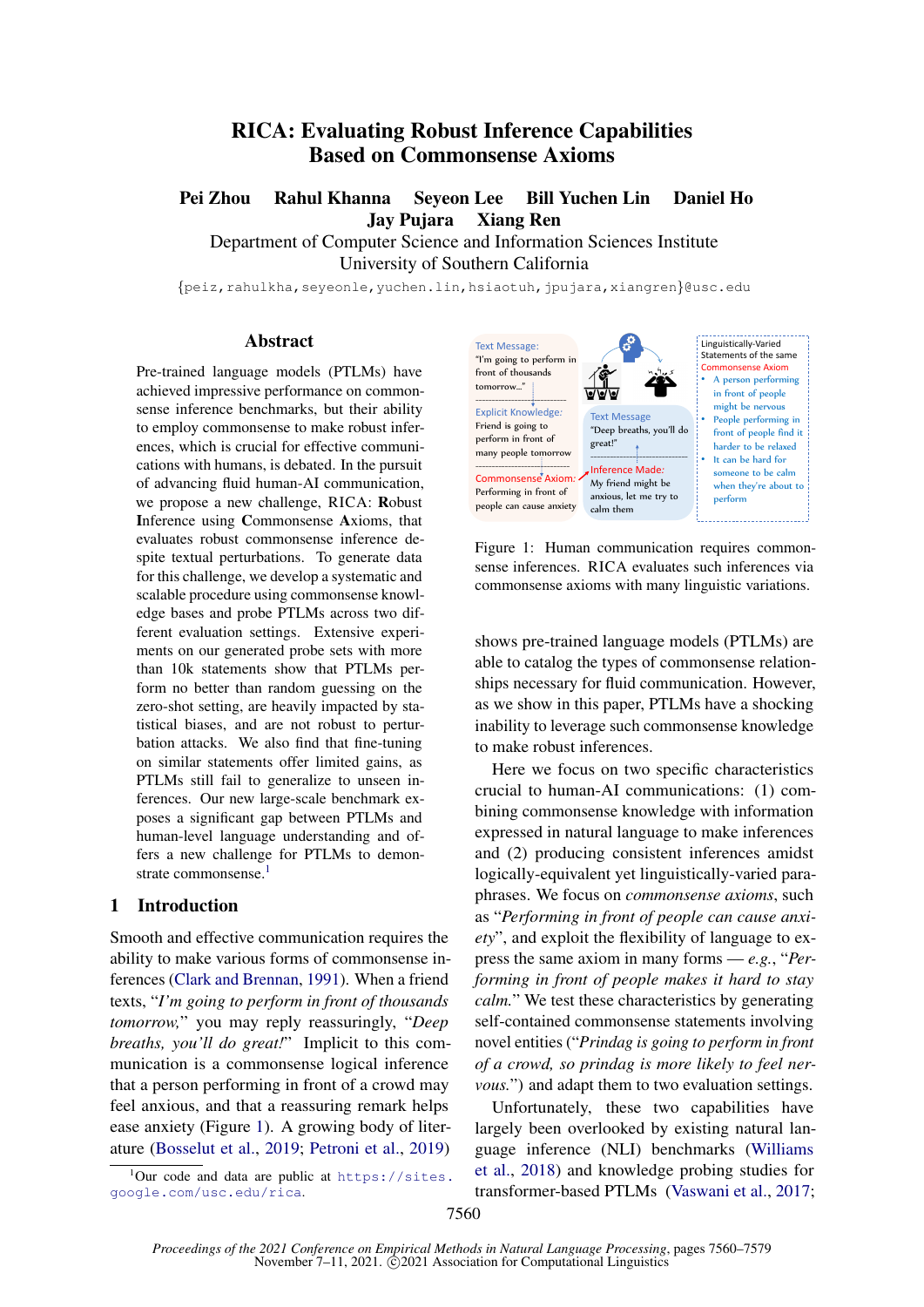[Devlin et al.,](#page-9-0) [2019;](#page-9-0) [Liu et al.,](#page-10-2) [2019;](#page-10-2) [Clark et al.,](#page-8-2) [2020;](#page-8-2) [Petroni et al.,](#page-10-0) [2019\)](#page-10-0). Most existing commonsense reasoning-focused datasets [\(Zhang et al.,](#page-11-1) [2017;](#page-11-1) [Williams et al.,](#page-11-0) [2018;](#page-11-0) [Ostermann et al.,](#page-10-3) [2019;](#page-10-3) [Zhou et al.,](#page-11-2) [2021a;](#page-11-2) [Talmor et al.,](#page-10-4) [2019\)](#page-10-4) do not systematically evaluate robustness against linguistic variations, meaning we cannot preclude the possibility that models are learning spurious patterns to solve the needed task.

To fill this gap, we introduce RICA, a challenge to evaluate a model's Robust Inference using Commonsense Axioms in English. RICA draws on linguistic and cognitive science research [\(Schank and Abelson,](#page-10-5) [1977;](#page-10-5) [Alshawi](#page-8-3) [and van Eijck,](#page-8-3) [1989\)](#page-8-3) suggesting humans translate language to logical representations and reason using these abstract representations. RICA consists of a set of natural language statements in the "premise-conclusion" format that require reasoning using latent (implicit) commonsense relationships. We formulate these abstract commonsense relations between entities in first-order logic and refer to them as *commonsense axioms* (see Fig. [1\)](#page-0-1). To insulate from PTLM biases and test human-like acquisition ability on new words [\(Carey and Bartlett,](#page-8-4) [1978\)](#page-8-4), RICA uses *novel entities*, which are unseen strings used to ground axioms into natural language. Finally, we introduce a set of *linguistic perturbations* that paraphrase a commonsense axiom into natural language in various forms.

Each component of RICA is generalizable, providing a systematic procedure to generate myriad commonsense statements. In this paper, we generate 257k commonsense statements capturing 43k axioms comprising different types of commonsense, such as physical, material, and social properties. To demonstrate the quality of RICA, we create a manually-curated set of 1.6k probes based on commonsense axioms, and also undertake a large-scale, crowdsourced verification of 10k generated statements with multiple human annotators. RICA is built by leveraging existing commonsense knowledge bases such as ConceptNet [\(Liu](#page-9-1) [and Singh,](#page-9-1) [2004\)](#page-9-1) and ATOMIC [\(Sap et al.,](#page-10-6) [2019a\)](#page-10-6) to support easy expansion. Furthermore, RICA's statements can be posed as popular PTLM tasks such as masked word prediction or sentence probability, making our benchmark widely applicable. RICA provides an extensible platform for evaluating commonsense reasoning in a variety of PTLMs.

<span id="page-1-0"></span>

*Textual Entailment:*  Figure 2: Illustration of two evaluation settings with a pair of novel entities used by RICA probes.

When evaluating state-of-the-art transformerbased PTLMs on the RICA probes following a *zero-shot* setting (*e.g.*, predicting "*more*" vs. "*less*" in the first example in Fig. [2\)](#page-1-0), we consistently discover their performance is on par with *random guessing*. Even after fine-tuning with large amounts of labeled examples, PTLMs exhibit a significant gap relative to human performance. We drill down into this finding through (1) zero-shot, (2) low-resource, (3) high-resource, and (4) noisy training settings and find that even with appreciable performance gains on automatically generated probes in high resource settings, PTLMs still remain on par with random guessing on difficult, human-curated RICA probes. To better understand these results, we identify a pervasive intrinsic bias in PTLMs that demonstrates positivity bias in human languages [\(Dodds et al.,](#page-9-2) [2015\)](#page-9-2).

## <span id="page-1-1"></span>2 The RICA Challenge

The RICA challenge is posed as a set of textual statements (sentences), each expressing a latent commonsense relationship in the "premiseconclusion" format (see Stage 5 in Fig. [3](#page-2-0) for examples). These statements use generated novel entities such as "*prindag*" and "*fluberg*" instead of real-world entities such as "*thimble*" and "*elephant*" to separate factual recalling from reasoning. Each statement can be viewed as an instantiation of a commonsense principle, such as "*smaller objects cannot contain larger objects.*"

We express these commonsense principles in first-order logic, further generalizing statements through the use of general predicates for object properties (*e.g.*, size) and object-object relations (*e.g.*, containment). We turn these logical formulae into the associated textual statements using a set of perturbation operators and a conversion module, which together produce a logically-equivalent set of commonsense statements. In the rest of this sec-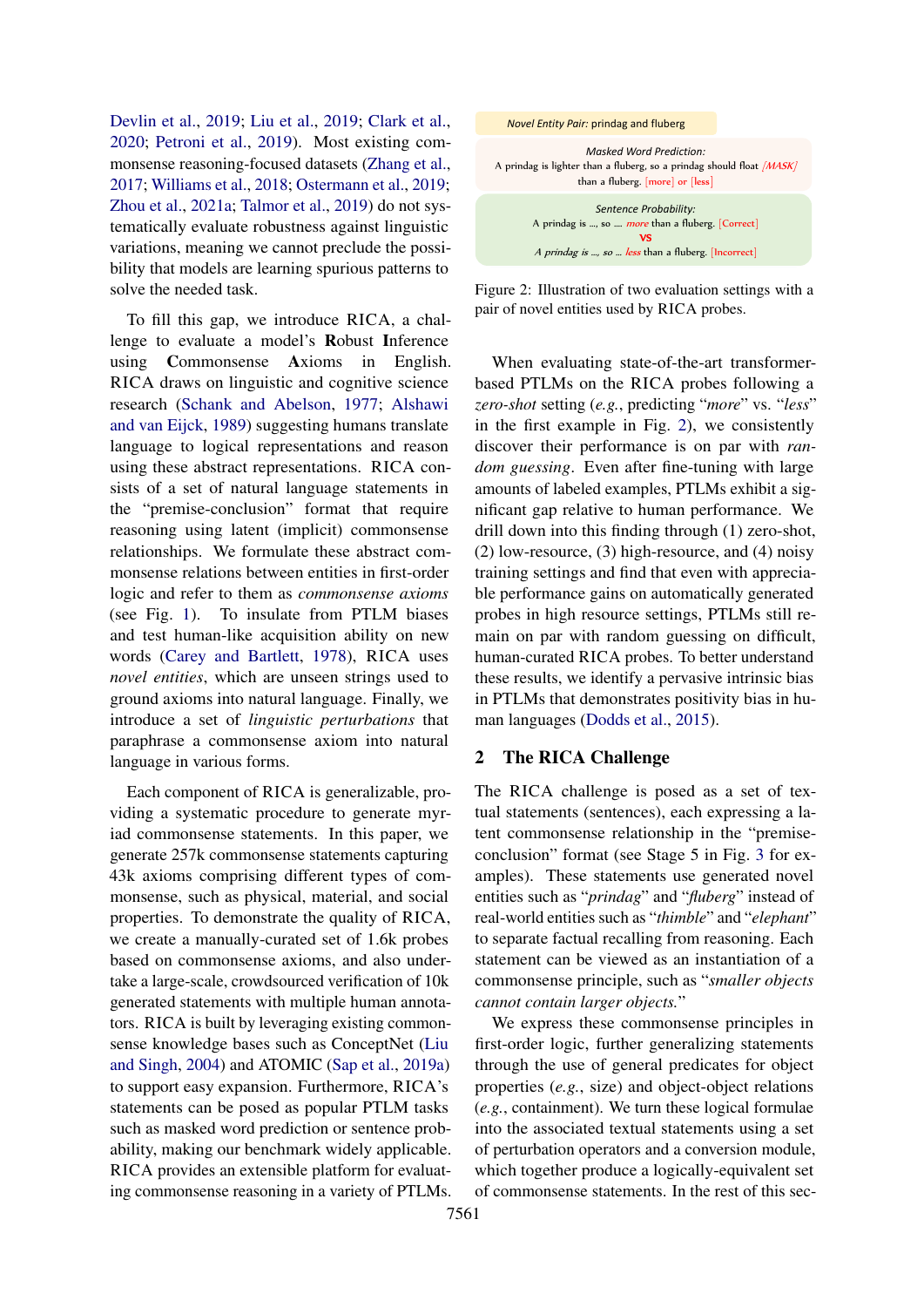<span id="page-2-0"></span>

Figure 3: Overview of the workflow of our statement construction process. The output is a set linguisticallydiverse of masked sentences that follow the same reasoning template.

<span id="page-2-1"></span>

| <b>TERMINOLOGY</b>                | <b>Description</b>                                                          |
|-----------------------------------|-----------------------------------------------------------------------------|
| Logical Template (LT)             | General FOL formula constructed from<br>predicates and logical connectives  |
| <b>Arguments</b>                  | Specific entities and relations to fill<br>predicates in LTs                |
| A riom                            | Commonsense relationship expressed<br>in FOL by filling a LT with arguments |
| <b>Commonsense Statement</b>      | Natural language sentence after<br>converting an axiom using a TT           |
| <b>Statement Set</b>              | Statements that inform the same<br>axiom after applying perturbations       |
| <b>Evaluation Instances/Probe</b> | A set of statements after adapting<br>to an evaluation task                 |

Table 1: Description of terminology used in RICA.

tion, we first provide a formal definition of RICA challenge, then provide a detailed description of the statement construction process.

#### 2.1 Challenge Formulation

Formally, we define a commonsense axiom  $a_i$ , expressed via a first-order-logic (FOL) formula, as a relationship between entities that can be inferred using commonsense knowledge (see Stage 4 in Fig. [3\)](#page-2-0). To test whether PTLMs understand an axiom  $a_i$ , as well as examine their robustness to linguistic variations, we instantiate the axiom  $a_i$  by a set of m syntactically-different commonsense statements  $\{s_1^i, s_2^i, ..., s_m^i\}$ , each expressing the *same* logic as the axiom. Each statement takes the form of an inferential implication with a premise and conclusion. Finally, depending on the PLTM, we select an appropriate task (Section [3\)](#page-4-0), transform each statement in the set into its task-specific *probe*, and evaluate how well the PTLM can leverage the logic of  $a_i$  to solve each of  $a_i$ 's corresponding probes. We deem a model "successful" on the challenge (or, understands the axioms) only if it can perform like humans on all probes of the axioms.

#### 2.2 Statement Set Construction Process

This subsection introduces our proposed procedure for the construction of commonsense inference statement sets for the challenge. A list of terminologies and descriptions can be found in Table [1](#page-2-1) and an overview of our workflow is shown in Figure [3.](#page-2-0)

Stage 1. Define Predicates. In FOL, predicates are used to denote a property of objects or a relation between objects and every predicate symbol comes with an arity larger or equal to 1. We define three general high-level predicates that serve as the backbone for the logical formulations of our axioms: *Property*, *Comparator* and *Relation.* (1) **PROP** $(A, p)$  represents that entity A has a certain property p. "PROP $(A, glass)$ " indicates that A is made of glass. (2)  $REL(A, B, r)$ represents that  $A$  and  $B$  have a certain relation r. "REL $(A, B, lawyer)$ " indicates that A is B's lawyer. (3)  $\text{COMP}(x, y)$  represents a comparative relationship between values  $x$  and  $y$ , where "COMP" will be replaced with comparison words like "better," "more," or "easier." We will later define multiple sub-types of these predicates to crawl from Knowledge Bases (KBs) to ensure a wide coverage of common knowledge.

Stage 2. Compose Logical Templates. We manually create first-order logical formulae, referred to as *logical templates* (LT), using the predicates defined in Stage 1. Each formula takes the form of an implication, expressing an inference based on commonsense knowledge. For example,  $REL(A, B, r) \rightarrow COMP(PROP(A, p), PROP(B, p))$ expresses a logical inference comparing a property of two entities, A and B, based on a relationship between them. An instantiated version of this template can be  $REL(A, B, lawyer) \rightarrow$  $MORE(PROP(A, know\_law), PROP(B, know\_law)).$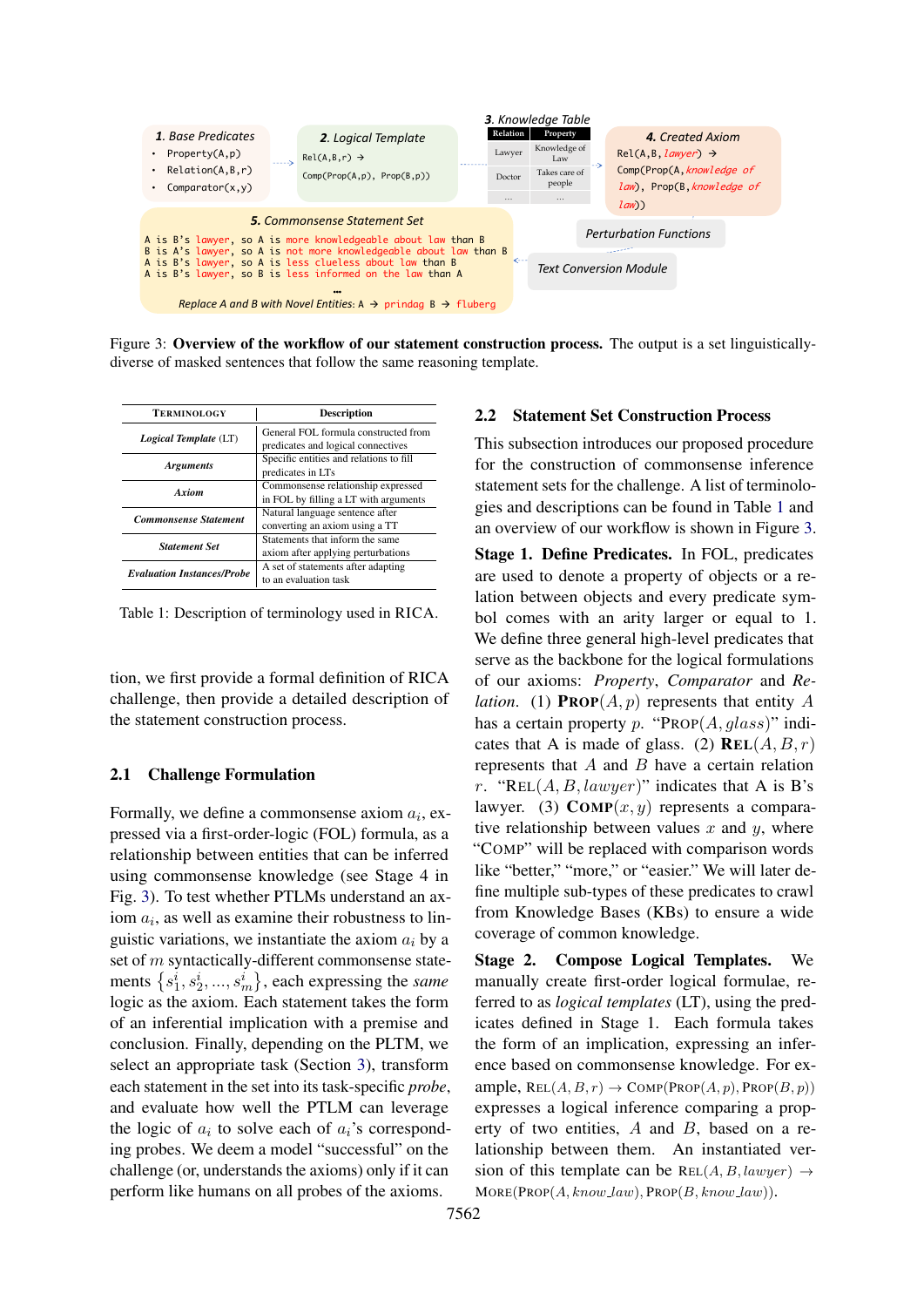Stage 3. Populating Knowledge Tables. Materializing the abstract relationships in a logical template requires connecting abstract logic to commonsense knowledge. We define a structure called *knowledge table* (KT) that contains valid arguments to populate a specific LT and form a FOL representation of the axiom. KTs are generated by crawlining commonsense KBs such as ConceptNet [\(Liu](#page-9-1) [and Singh,](#page-9-1) [2004\)](#page-9-1) and ATOMIC [\(Sap et al.,](#page-10-6) [2019a\)](#page-10-6). The first step of the crawling process is to narrow down the predicates to specific types. For example, PROP is general enough to capture an entity's capabilities (e.g., *knowledge of law*) or its intrinsic properties (e.g., *hardness*). We pre-define several type constraints for both properties (PROP) and relations (REL). For PROP, we consider *Capability, Attribute, and Condition*. For REL, we consider *Role and Action*. Note that these categories can be extended for wider coverage of knowledge and allow our LTs to be adapted to a broader range of KB schemas. After specifying type constraints, we specify steps for crawling the arguments either from commonsense KBs such as Concept and ATOMIC or general web KB such as Wikipedia. In our example in Fig. [3,](#page-2-0) we can crawl occupations from Wikipedia, and then query ConceptNet for triples with the occupation as the subject and *CapableOf* as the relationship to create a KT with professions and capabilities. We show all crawling steps for KTs in Appendix [A.](#page-12-0)

Stage 4. Creating Axioms. Combining knowledge tables and logical templates allows us to generate commonsense axioms at scale, which are partially-filled LT formulae. For example in Fig. [3](#page-2-0) Stage 3, the arguments of predicates REL, PROP, and COMP are set in order to reflect the commonsense relationship between *lawyer* and *knowledge of law*, while leaving the entities A and B ungrounded. Once the predicates are instantiated, we call this partially-filled LT a *commonsense axiom*.

Stage 5. Generate Statement Sets. After filling the logical templates, each partially-filled LT represents one commonsense axiom. To comprehensively challenge models' understanding of an abstract axiom, we construct a *statement set* expressing the *same axiom* with *different phrasings*, i.e., logically-equivalent yet linguistically-varied. We define several *perturbations* to apply on the *arguments* from knowledge tables.

(1) *Linguistic Operators.* We define seven types of linguistic operators to facilitate and formalize

<span id="page-3-0"></span>

| <b>LINGUISTIC OPERATOR</b> | <b>EXAMPLE</b>                                                                                 |
|----------------------------|------------------------------------------------------------------------------------------------|
| <b>NEGATION</b>            | $NEG(fit into) = not fit into$                                                                 |
| <b>ANTONYM</b>             | $ANT(fit into) = contain$                                                                      |
| PARAPHRASE                 | $PARA(fit into) = put into$                                                                    |
| PARAPHRASE INVERSION       | $PARA(ANT(fit into)) = Para(contain)$<br>$=$ hold inside                                       |
| <b>NEGATION ANTONYM</b>    | $NEG(ANT(fit into)) = NEG(contain)$<br>$=$ not contain                                         |
| <b>NEGATION PARAPHRASE</b> | $NEG(PARA(fit into)) = NEG(put into)$<br>$=$ not put into                                      |
| <b>NEGATION PARA INV</b>   | $NEG(PARA(ANT(fit into))) = NEG(PARA($<br>$contain) = NEG(hold inside)$<br>$=$ not hold inside |

Table 2: Linguistic operators, logic, and examples.

perturbations, shown in Table [2.](#page-3-0) We construct the last four operators by combining some of the single operators listed in the first three rows. Note that for NEGATION, ANTONYM, PARAPHRASE IN-VERSION, and NEGATION PARAPHRASE types, the logic of the original phrase is changed, so words in the statements have to be changed accordingly. For example, if we apply ANTONYM to "*fit into*" in the probe "*A is smaller than B, so A is more likely to fit into B*," we will get "*A is smaller than B, so A is less likely to contain B."* (2) *Asymmetry Operator.* Most of our logical templates use several stronglyordered comparisons and relationships allowing us to introduce asymmetries that preserve meaning. For example,  $\text{MORE}(A, B) \rightarrow \neg \text{MORE}(B, A)$ and REL $(A, B, parent) \rightarrow \neg REL(B, A, parent).$ Using this invariant, we can swap the positions of two entities for these predicates and the logic will also be negated, so we denote this perturbation as  $ASYM(P(A, B)) \rightarrow P(B, A) = \neg P(A, B).$ 

We apply the defined operators to the arguments in the predicates to first form a set of partially-filled LTs (axioms) and use for a conversion module to convert axioms to statements with diverse perturbations. In practice, this module can be a sequence-tosequence (seq2seq) model (that takes in FOL and outputs natural language text), or human-written templates. Finally, commonsense axioms are general logical relationships that hold for all entities. To formulate specific commonsense statements, we generate specific *novel entities*. These entities are randomly generated character strings from length 3 to 12 that are not seen in the training data of the PTLMs. Using novel entities enables us to avoid conflating fact-based recall with commonsense reasoning when evaluating PTLMs.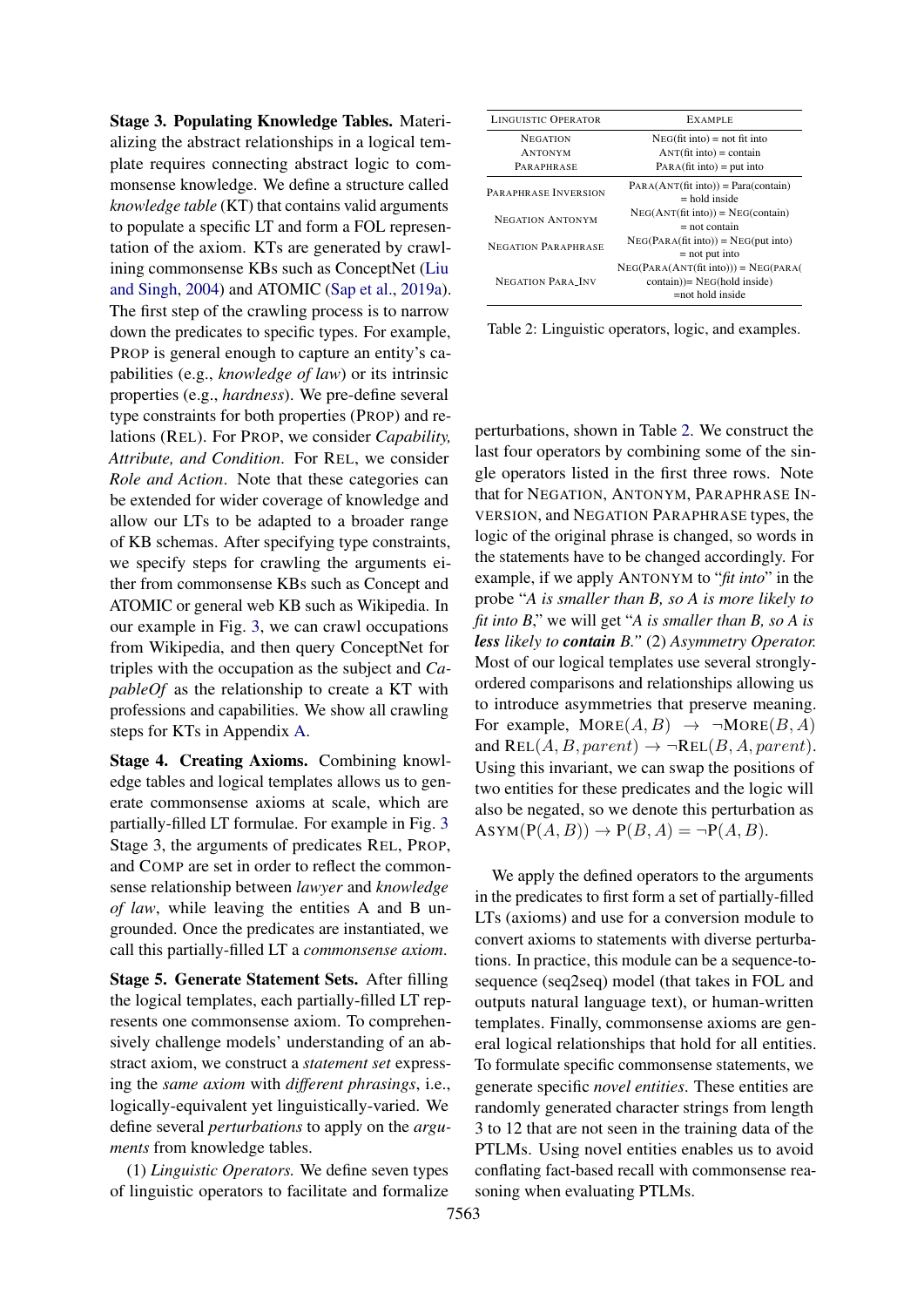<span id="page-4-1"></span>

| $\vert$ LT1: Prop(A,p) $\Lambda$ Prop(B,q) $\rightarrow$ Comp(Prop(A,m),Prop(B,m))      |
|-----------------------------------------------------------------------------------------|
| <b>E.q.:</b> A is made of glass, B is made of stone, so A is less opaque than B         |
| LT2: $Rel(A, B, r) \rightarrow Comp(Prop(A, m), Prop(B, m))$                            |
| <b>E.g.:</b> A is B's priest, so A spends more time praying than B                      |
| <b>LT3:</b> $Prop(A, p) \land \neg Prop(B, p) \rightarrow Comp(Prop(A, m), Prop(B, m))$ |
|                                                                                         |
| <b>E.g.:</b> A makes the varsity team but not B, so A is more skilled than B            |
| $LT4:Comp(Prop(A,m),Prop(B,m)) \rightarrow Comp(Prop(A,n),Prop(B,n))$                   |
| $E. q.: A$ is able to concentrate more than B, so A is more effective than B            |
| <b>LT5:</b> $Prop(A, p) \rightarrow Comp(Prop(A, m), Prop(B, m))$                       |

Table 3: Example first-order logical templates we construct for our probes and an example for each template.

# <span id="page-4-0"></span>3 Experiment Setup

#### 3.1 Probing Tasks

To examine transformer-based PTLMs' performance on RICA challenge, we draw conclusions from evaluation results on two distinct probing tasks shown in Figure [2,](#page-1-0) described as follows.

Masked Word Prediction (MWP) Inspired by the masked word prediction objective in BERT [\(De](#page-9-0)[vlin et al.,](#page-9-0) [2019\)](#page-9-0), we examine if the models can recover masked-out keywords in the statement given the remaining context. Since RICA's statements take the form of implications, we mask words in the consequent to evaluate the inference performance, given the premise. Specifically, we choose to mask the comparative words (from COMP) such as '*'more/less*" and "*better/worse*" as shown in Figure [2,](#page-1-0) since they not only capture the commonsense relationship, but also focus on masking positions where only a few options are appropriate logically and syntactically.

Sentence Probability (SP) evaluates if PTLMs assign higher probability for statements that express commonsense axioms versus contradictory statements. RICA statements are input to PTLMs, computing SP by taking the product of each word's probability conditioned on previous words, *i.e.*, the left-to-right language modeling loss. For each RICA statement, we pair it with an incorrect (noncommonsense) statement by swapping the comparative word (*i.e.*, the masked word in MWP) with its opposite word, as shown in Figure [2.](#page-1-0)

## 3.2 Probing Data Details

Raw Set Following the process in Section [2,](#page-1-1) we use the three high-level predicates to generate five LTs as shown in Table [3.](#page-4-1) Then we construct knowledge tables to fill in each template by crawling from two commonsense KBs: ConceptNet [\(Liu](#page-9-1)

[and Singh,](#page-9-1) [2004\)](#page-9-1) and ATOMIC [\(Sap et al.,](#page-10-6) [2019a\)](#page-10-6). Specifically, for each LT, we design 1 to 4 crawling strategies based on the type constraints we impose on the predicates so that it covers multiple aspects of commonsense knowledge (for all strategies please see Table [4](#page-13-0) in Appendix [A\)](#page-12-0). For example, the example shown for LT1 in Table [3](#page-4-1) is about inference of physical properties based on the material of two objects as we constrain PROP in the premise to be materials. However, we can also constrain PROP in the premise to be animals so that we can use the same template to examine inference of properties based on the animal types of A and B, e.g., "A is a fish, B is a horse, so A is more likely to be in the bottom of the sea than B."

We have 11 type-constrained LTs and we populate the KTs using 11 human-designed crawling strategies shown in Appendix [A,](#page-12-0) resulting in around 43k axioms. Then we apply the perturbation operators as described before to form a set of 257k perturbed axioms. For this large set, we apply negation and asymmetry operators automatically by adding negation and switching the order of entities. To convert FOL axioms to text, we train a seq2seq model based on BART [\(Lewis et al.,](#page-9-3) [2020a\)](#page-9-3) on 200 manually converted axiom-text pairs covering each type-constrained LT and each perturbation type. Finally, we replace entities to unseen entities to form a set of 257k commonsense statements.

*Quality Check.* To check for language quality of the generated probes from BART, we randomly sample 5% of the 10k set and ask a native English speaker to check for the naturalness. We found that only *4 out of 500* (0.8%) probes contain grammar or fluency issues. Since all probes follow a premise-conclusion format, we find that using 200 pairs of first-order logic (FOL) and aligned text for fine-tuning BART is sufficient to convert FOL into text, both from our manual inspection and the crowdsourcing verification of the generated probes. We tried increasing the training set size and didn't observe a clear difference in quality.

Human-Verified Set To ensure the quality of crawled data, we conduct human evaluation using Amazon Mechanical Turk (AMT) on 10k of our collected 257k statements covering 1.7k different commonsense axioms. We present a pair of statements by flipping the comparative term in the original statement to its opposite, and ask two annotators to choose the one that follows commonsense. If they disagree, we subject the pairs to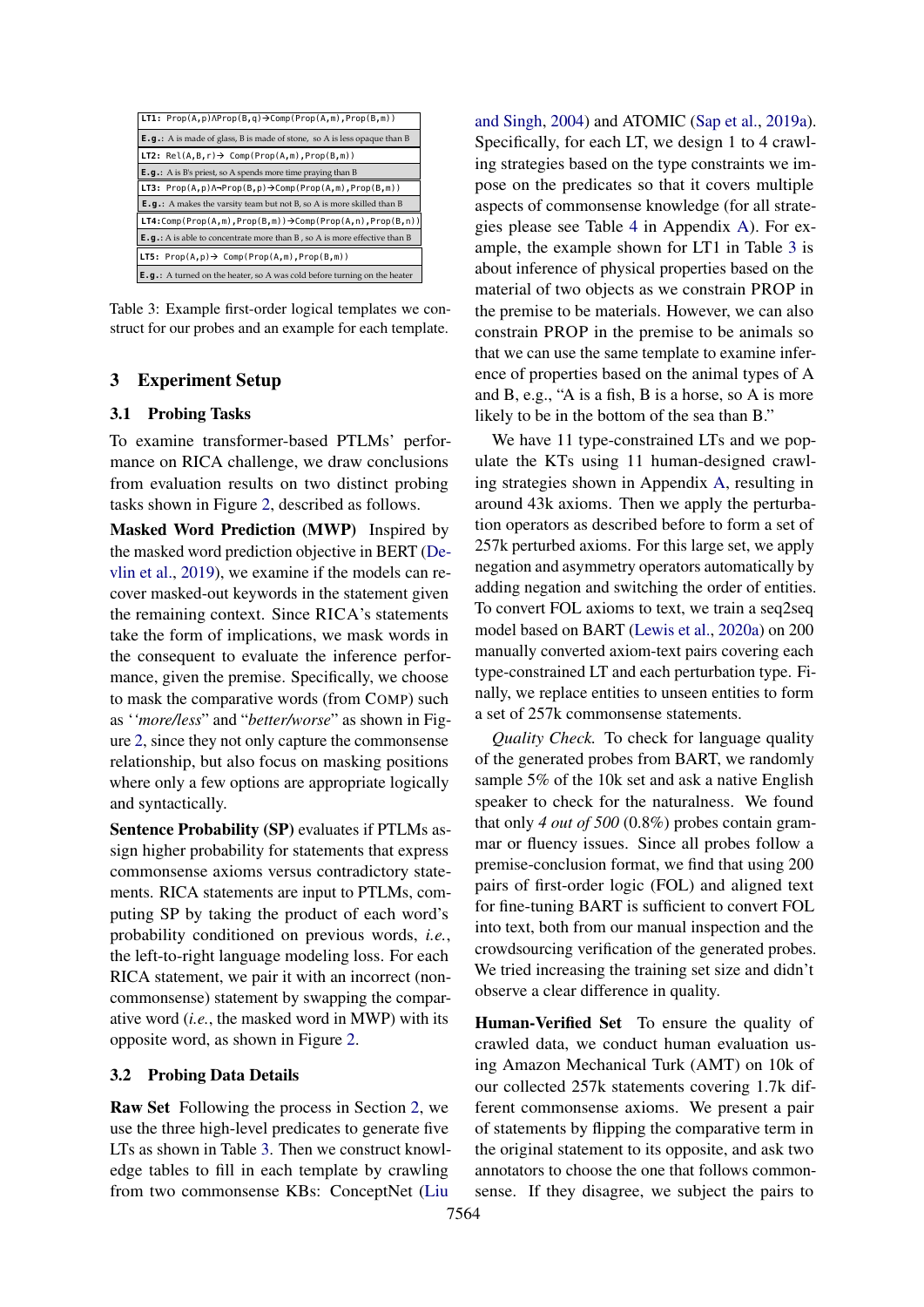<span id="page-5-0"></span>

(a) Performance on Human-Verified Set (b) Performance on Human-Curated Set (c) Fine-tuning curve for RoBERTa-large

Figure 4: Performance of different transformer-based models on different settings of our data. BERT, RoBERTa, ERNIE, and BART are evaluated using masked word prediction and GPT2 is evaluated using sentence probability. Zero-shot performance is no better than random guessing. More data helps greatly for human-verified test set (10k) although noisy training hinders the improvement. Increasing data does not help at all for our human-curated set.

a second round of turking with three annotators, and use majority voting to validate the statement. When annotators prefer a flipped statement over the original, we replace the statement accordingly.

*Quality Check.* The Fleiss-kappa agreement [\(Fleiss,](#page-9-4) [1971\)](#page-9-4) on the two rounds of turking is 0.72 and 0.52, indicating that some statements are difficult for humans to verify. Of 10k statements in the verified set, we sample 10% (1k with 170 axioms) that 2 annotators agree on in the first or second round to form our *Human-Verified Test Set*.

Human-Curated Set To further challenge models on more flexible forms of text, we ask humans to write perturbed axioms. Specifically, given an axiom in FOL, a human annotator is asked to provide input that perturbs the conclusions following *all* 7 types of linguistic perturbations as shown in Table [2,](#page-3-0) including compositional combinations that are hard to generate using automated approaches, Then we apply the asymmetry operators either on the premises or conclusions. Thus we have in total of 24 types of perturbations, including the unperturbed one. We focus on 80 axioms covering physical, social, and temporal commonsense knowledge and create 1.6k statements. We show examples of all perturbations for one probe in Appendix Table [7](#page-15-0) and sampled 60 probes in Appendix Table [8.](#page-17-0)

Joint Test Set Combines the Human-Curated and Human-Verified sets, for a total of 2.6k statements.

#### <span id="page-5-1"></span>3.3 Evaluation Settings

Using the collected probe data introduced above, we consider four evaluation settings to examine models' capabilities to perform robust inference on our dataset.

1. Zero-Shot: In the zero-shot setting, we test models without any exposure to training data.

2. Low-Resource: For the low-resource setting, we fine-tune the models on 1k (10%) of the verified 10k set to determine how a small amount of indomain text influences PTLM performance.

3. High-Resource: We use 90% of the verified training set (8k for training, 1k for validation). We further increase the number of training instances by introducing 5 different novel entities for each statement, yielding 40k training instances that include 5 repetitions of each probe with different novel entities, providing models more opportunities to learn patterns in the training set.

4. Raw Large-Scale Training: Finally, to analyze the effects of training on an even larger but noisier set with the similar format. Starting from the raw set of 257k crawled statements, we sample 100k statements from 17k axioms ensuring no overlap with the test set.

#### 3.4 Baseline Methods

We evaluate multiple state-of-the-art transformerbased PTLMs covering both masked and generative language models. For the masked word prediction task, we consider BERT [\(Devlin et al.,](#page-9-0) [2019\)](#page-9-0), RoBERTa [\(Liu et al.,](#page-10-2) [2019\)](#page-10-2), ERNIE, a knowledge enhanced LM [\(Zhang et al.,](#page-11-3) [2019\)](#page-11-3), and BART [\(Lewis et al.,](#page-9-5) [2020b\)](#page-9-5). For sentence probability, we consider GPT-2 [\(Radford et al.\)](#page-10-7), a unidirectional language model for left-to-right language generation.

## 4 Results and Analysis

We examine the performance of multiple language models on each evaluation setting on our probe data, including zero-shot and fine-tuning on various splits, and present ablation studies to analyze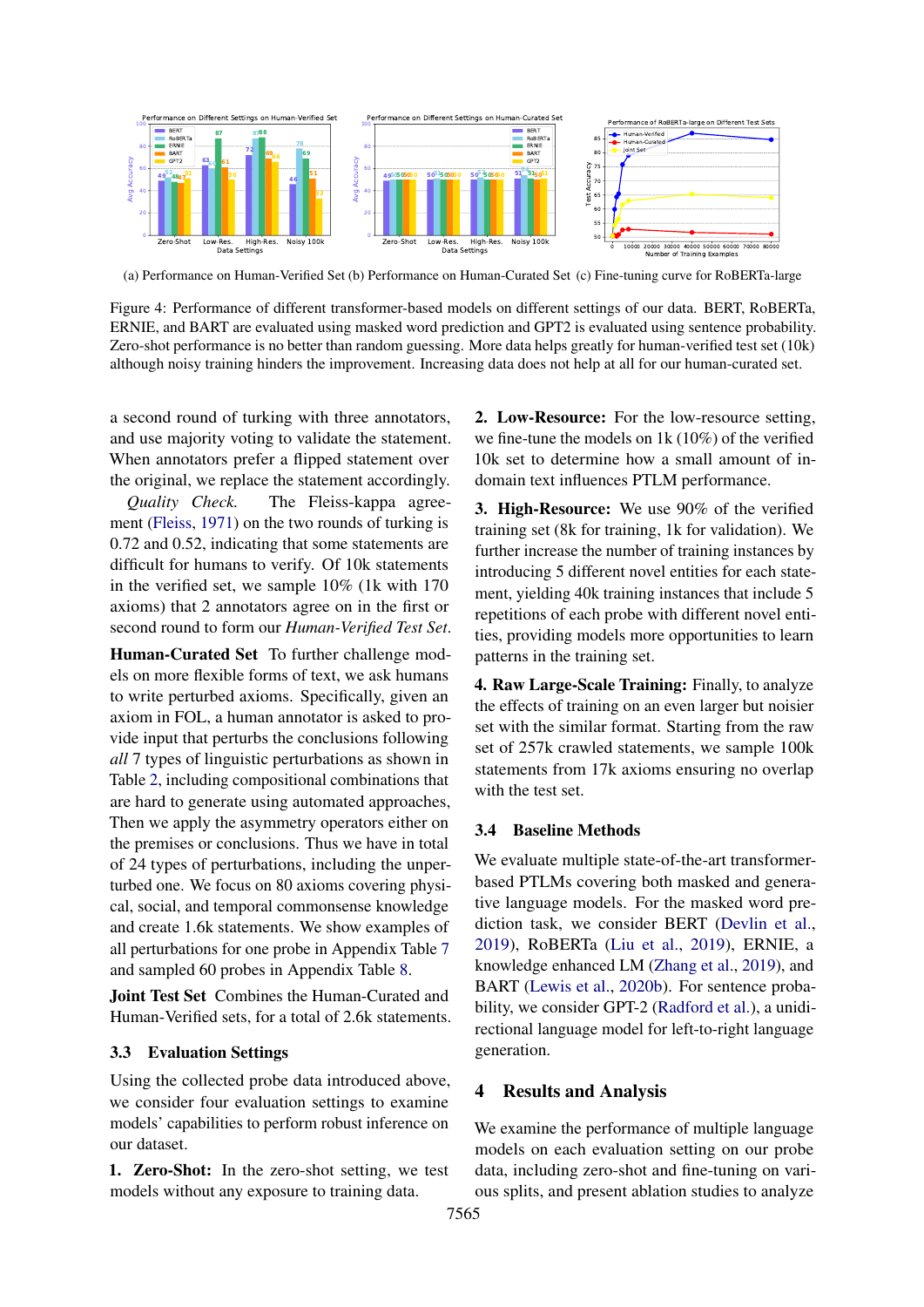<span id="page-6-1"></span>

Figure 5: Results of fine-tuning and the ablation study on novel entities. Shows that (a) models are biased to positive words, requiring fine-tuning to correct (b) poor performance persists after replacing novel entities with real names––indicating the use of random strings is not hindering PTLMs' abilities, (c) fine-tuning mitigates the bias towards positive words, but the inconsistency issue for linguistic variation become obvious.

performance more thoroughly. All of our results are averages of testing on 3 seeds.

## <span id="page-6-0"></span>4.1 Zero-Shot Performance

As shown in the first group of bars in Figures [4a](#page-5-0) and [4b,](#page-5-0) the average binary accuracies of all five models (we show the large version) on both MWP and SP tasks are around 0.5, regardless of the test data. A random baseline that chooses between the two comparative words would have an accuracy of 0.5. This shows that the tested models barely beat a random guessing baseline without training.

Is Knowledge-Augmented Model Better? To see if adding knowledge during training helps, we also test a knowledge-enhanced LM, ERNIE [\(Zhang](#page-11-3) [et al.,](#page-11-3) [2019\)](#page-11-3). However, as we can see in Figures [4a](#page-5-0) and [4b,](#page-5-0) ERNIE also performs on par with random guessing, demonstrating that simply adding more knowledge does not help with the robust inference capability.

Human Performance To benchmark human performance, we sampled 5% of our joint test set consisting of both human-verified and human-curated data and gathered answers from 20 subjects (annotators) with diverse backgrounds who were not involved in the probe construction process. We consider this as zero-shot testing for humans as they have not seen the training set before. Humans obtained 91.7% accuracy, taking a majority vote for each probe, with a substantial inter-annotator agreement of 0.768 Kappa [\(Cohen,](#page-8-5) [1960\)](#page-8-5)).

## 4.2 Fine-tuning Performance

To study if poor performance in [§4.1](#page-6-0) is from a lack of exposure to RICA's probe sets, we conduct experiments to fine-tune baseline language models. As in [§3.3,](#page-5-1) we consider training on low-resource

data by sampling a subset of the verified set, on high-resource by filling multiple novel entities in the verified set, and the noisy 100k data. We finetune BERT, RoBERTa, ERNIE, and BART using the same masking approach as MWP evaluation, and fine-tune GPT-2 on the causal language modeling task. Details for training are in the appendix.

More Data Helps on Human-Verified Set Figure [4a](#page-5-0) shows fine-tuning on our probe set helps the model on the human-verified set, especially for RoBERTa and ERNIE, where the high-resource setting almost reaches 90% accuracy. This demonstrates with enough data, PTLMs are able to reach near-human performance on generated axioms. The low-resource (except for ERNIE) and noisy training settings, however, pose an enduring challenge for most models.

Diversity of Curated Set Stumps All. Evaluating models fine-tuned on human-verified data on the human-curated set, where human editors provide greater diversity in probes, tells a different story. The model accuracy (Figure [4b\)](#page-5-0) remains near 50%, on par with random guessing, for all models in all settings. This indicates that exposing these models to numerous linguistically similar sentences does not improve robust inference ability. Furthermore, we evaluate training data sensitivity for both the human-verified and human-curated set (Figure [4c\)](#page-5-0). We vary training set size from 0 to 80k for RoBERTa-large. Our results show that performance on the human-verified set saturates around 80% accuracy after 10k instances, but human-curated accuracy remains close to 50% throughout. This casts doubt on the model's generalizability and whether the improved performance may be due to pattern-matching seq2seq generation, not commonsense acquisition. An inability to im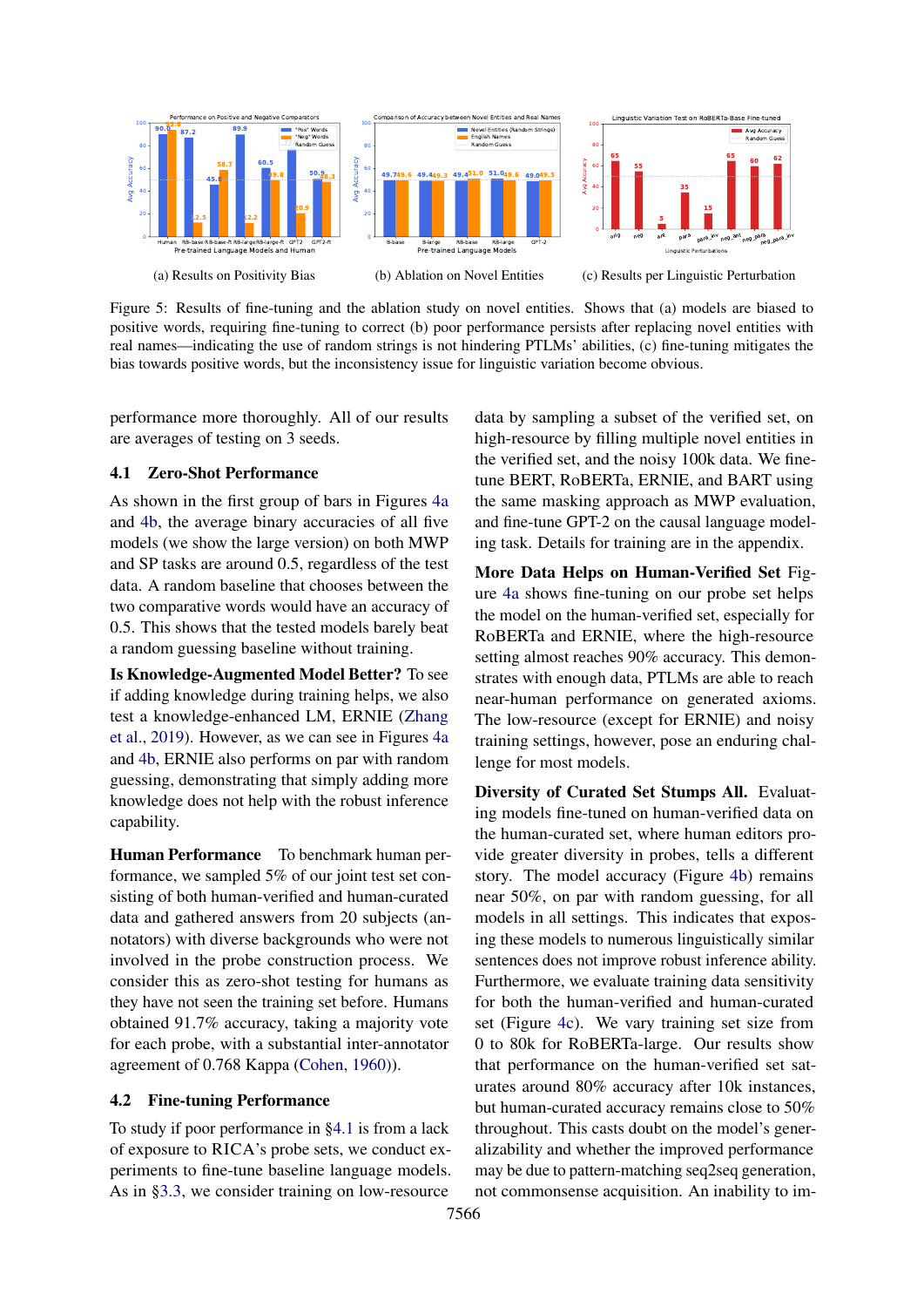prove on reasoning tasks after fine-tuning supports the challenging nature of RICA, which cannot be trivially solved by fine-tuning.

## 4.3 Performance Analysis

Positivity Bias in PTLMs. We find a pattern that when PTLMs are asked to infer a comparative relationship between the property of two entities, the model is heavily biased towards predicting words that evoke positive emotions (positive valence) regardless of what commonsense axiom is embedded in the statement. Figure [5a](#page-6-1) shows that the accuracy for "*positive valence*" words such as "*more*" and "*easier*" is much higher than "*negative valence*" words such as "*less*" and "*harder*". Fine-tuning on our probes, which have a balanced number of sentences containing positive and negative comparatives, helps mitigate this bias for RoBERTa (base and large) and GPT-2. We conjecture that this may be due to the frequency difference between positive valence words and negative valence words related to reporting bias in language [\(Gordon and](#page-9-6) [Van Durme,](#page-9-6) [2013\)](#page-9-6). [Dodds et al.](#page-9-2) [\(2015\)](#page-9-2) shows a universal positivety bias in human languages and to check if our comparators also possess it, we use Google Ngram Viewer<sup>[2](#page-7-0)</sup> to find frequencies for the masked words, and confirm that the positive valence words are about 5 times more frequent than their negative counterparts. This correlation supports the claim that PTLMs do not reason as humans do, but are guided by statistical patterns. Our challenge clearly reveals this bias in PTLMs and suggests a potential mitigation using RICA.

Ablation of Novel Entities In order to ensure novel entities used in RICA did not impact PTLM performance, we conducted an ablation study on 4,800 of our human-curated set (each statement is repeated for 3 times). These probes involved social commonsense, where novel entities took the place of names. We conduct an ablation by choosing common names instead of novel entities, producing probes containing only previously-seen words. As Figure [5b](#page-6-1) shows, the performance of all models in three settings did not change significantly, strongly suggesting that novel entities are not critical to PTLM performance. We conclude novel entities do not introduce helpful or distracting sub-words.

Impact of Linguistic Perturbations Before fine-tuning, a heavy bias for positive valence words interfered with the perturbations analysis, since each perturbation has a balanced number of positive and negative valence words. After fine-tuning, however, the bias is mitigated and we find significant variations in performance for different perturbation types (Figure [5c\)](#page-6-1). This shows that language variation greatly affects a model's capability to make inference on our commonsense probes, while suggesting models do not comprehend the axioms. Interestingly, the composite perturbation types such as NEGATION ANTONYM are not necessarily harder for PTLMs, even though performance on ANTONYM is the lowest. We speculate that the model is exploiting some pattern in NEGATION ANTONYM that is not present for just ANTONYM.

## 5 Related Work

Commonsense Reasoning has a long history in AI, with classical work primarily focusing on executing symbolic rules as hand-crafted programs for machines to learn [\(Mccarthy,](#page-10-8) [1960\)](#page-10-8). The majority of recent commonsense reasoning benchmarks [\(Zellers et al.,](#page-11-4) [2018;](#page-11-4) [Talmor et al.,](#page-10-4) [2019;](#page-10-4) [Bisk](#page-8-6) [et al.,](#page-8-6) [2020;](#page-8-6) [Sap et al.,](#page-10-9) [2019b;](#page-10-9) [Lin et al.,](#page-9-7) [2021c,](#page-9-7)[a](#page-9-8)[,b;](#page-9-9) [Sakaguchi et al.,](#page-10-10) [2020\)](#page-10-10) test a model's ability to choose the correct option given a context and a question; PTLMs have reached high performance on these benchmarks after fine-tuning. We differ from these benchmarks by focusing on robustness to linguistic variation via our linguistically-varied commonsense statements. RICA also challenges PTLMs on two evaluation tasks to better probe the PTLMs' representations.

Reasoning-focused Inference There have been many benchmarks that focus on reasoning abilities in multiple tasks such as reading comprehension [\(Huang et al.,](#page-9-10) [2019;](#page-9-10) [Yu et al.,](#page-11-5) [2020\)](#page-11-5), dialogue systems [\(Cui et al.,](#page-8-7) [2020\)](#page-8-7), and NLI [\(Williams et al.,](#page-11-0) [2018\)](#page-11-0), that involve inferences on language. Recent work also aims to probe models in these tasks to see if reasoning is actually achieved [\(Richardson](#page-10-11) [and Sabharwal,](#page-10-11) [2020;](#page-10-11) [Richardson et al.,](#page-10-12) [2020\)](#page-10-12).

Robustness to Linguistic Variations Previous work has also examined model robustness against paraphrases by producing linguistically-varied sentences for different tasks such as NLI [\(Liu et al.,](#page-9-11) [2020;](#page-9-11) [Li et al.,](#page-9-12) [2020\)](#page-9-12), question answering [\(Weller](#page-10-13) [et al.,](#page-10-13) [2020\)](#page-10-13), and sentiment analysis [\(Ribeiro et al.,](#page-10-14) [2018\)](#page-10-14), just to name a few. Our work distinguishes from them as we look into robustness in regard to commonsense reasoning and develops a systematic

<span id="page-7-0"></span><sup>2</sup><https://books.google.com/ngrams>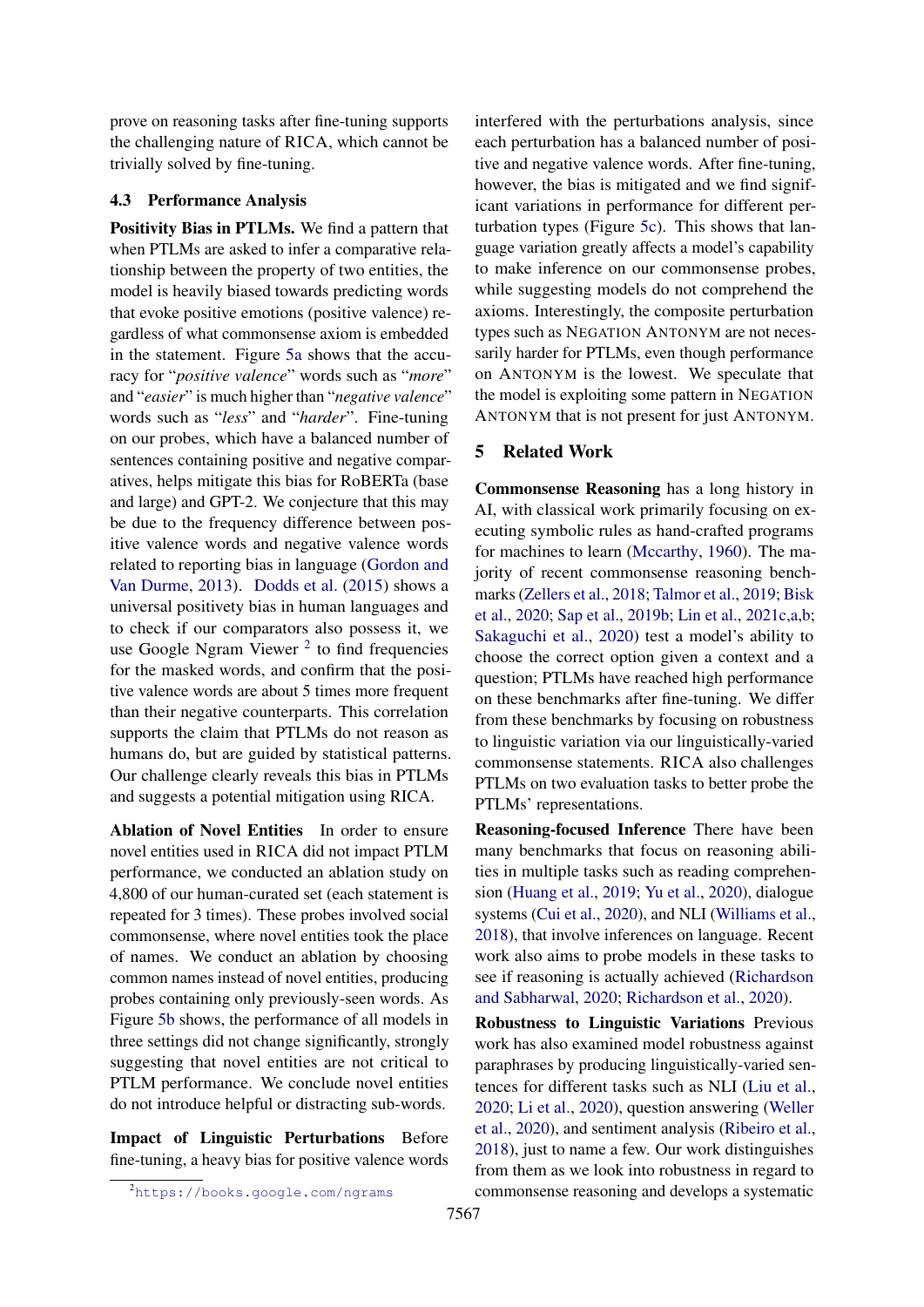procedure to generate paraphrases using first-order logic.

Probing PTLMs Prior works in analyzing the (commonsense) reasoning ability of PTLMs have primarily focused on creating probing tasks by generating ad-hoc masked sentences either from knowledge bases [\(Petroni et al.,](#page-10-0) [2019;](#page-10-0) [Davison et al.,](#page-9-13) [2019;](#page-9-13) [Lin et al.,](#page-9-14) [2020\)](#page-9-14) or existing datasets [\(Zhou](#page-11-6) [et al.,](#page-11-6) [2020;](#page-11-6) [Talmor et al.,](#page-10-15) [2020;](#page-10-15) [Kwon et al.,](#page-9-15) [2019;](#page-9-15) [Zhou et al.,](#page-11-7) [2021b\)](#page-11-7). This first line of works aim to test if PTLMs can work as knowledge bases, i.e. can they retrieve factual knowledge; our work focuses on implicit commonsense relations, not facts. We differ from the second line of work by proposing a systematic procedure to generate probes and evaluate for robustness. [Clark et al.](#page-8-2) [\(2020\)](#page-8-2) shows that PTLMs can emulate deductive reasoning given explicit rules, but we focus on unstated commonsense relations.

# 6 Conclusion

We design RICA as an AI challenge to test robust inference capabilities on linguistically-varied probes covering different commonsense axioms. RICA is built on a systematic process to construct probes using FOL formulae, perturbation operators, and novel entities. Following this approach, we generate and verify more than 10k statements from 1.7k axioms and test multiple PTLMs in various settings. We find that PTLMs perform on par with random guessing on zero-shot setting, have strong positivity bias, and are not robust under linguistic perturbations.

#### Acknowledgments

We thank anonymous reviewers for providing insightful feedback and members from INK and JAUNTS lab. This research is supported in part by the DARPA MCS program under Contract No. N660011924033, the Defense Advanced Research Projects Agency with award W911NF-19-20271, NSF IIS 2048211, and NSF SMA 182926.

# Ethical Considerations

Our work aims to pose a new challenge to improve effective human-AI communications by collecting new data in English, which benefits English speakers more. We have conducted human evaluation using Amazon Mechanical Turks. We pay turkers around \$11 per hour, above the national minimum wage and engage in constructive discussions if they

have concerns about the process. We also give each annotation instance enough time so that we do not pressure annotators.

Our data construction process makes uses of available public resources: Wikipedia, Concept-Net [\(Liu and Singh,](#page-9-1) [2004\)](#page-9-1), and ATOMIC [\(Sap](#page-10-6) [et al.,](#page-10-6) [2019a\)](#page-10-6), which could contain societal biases as shown by [Mehrabi et al.](#page-10-16) [\(2021\)](#page-10-16). Although our probes do not involve specific demographics, we admit the possibility that biases in knowledge resources are included in our data. We have provided detailed descriptions about our data construction process to minimize potential confusions.

#### References

- <span id="page-8-3"></span>Hiyan Alshawi and Jan van Eijck. 1989. [Logical forms](https://doi.org/10.3115/981623.981627) [in the core language engine.](https://doi.org/10.3115/981623.981627) In *27th Annual Meeting of the Association for Computational Linguistics*, pages 25–32, Vancouver, British Columbia, Canada. Association for Computational Linguistics.
- <span id="page-8-6"></span>Yonatan Bisk, Rowan Zellers, Ronan LeBras, Jianfeng Gao, and Yejin Choi. 2020. [PIQA: reasoning about](https://aaai.org/ojs/index.php/AAAI/article/view/6239) [physical commonsense in natural language.](https://aaai.org/ojs/index.php/AAAI/article/view/6239) In *The Thirty-Fourth AAAI Conference on Artificial Intelligence, AAAI 2020, The Thirty-Second Innovative Applications of Artificial Intelligence Conference, IAAI 2020, The Tenth AAAI Symposium on Educational Advances in Artificial Intelligence, EAAI 2020, New York, NY, USA, February 7-12, 2020*, pages 7432– 7439. AAAI Press.
- <span id="page-8-1"></span>Antoine Bosselut, Hannah Rashkin, Maarten Sap, Chaitanya Malaviya, Asli Celikyilmaz, and Yejin Choi. 2019. [COMET: Commonsense transformers for au](https://doi.org/10.18653/v1/P19-1470)[tomatic knowledge graph construction.](https://doi.org/10.18653/v1/P19-1470) In *Proceedings of the 57th Annual Meeting of the Association for Computational Linguistics*, pages 4762–4779, Florence, Italy. Association for Computational Linguistics.
- <span id="page-8-4"></span>Susan Carey and Elsa Bartlett. 1978. Acquiring a single new word.
- <span id="page-8-0"></span>Herbert H Clark and Susan E Brennan. 1991. Grounding in communication.
- <span id="page-8-2"></span>Peter Clark, Oyvind Tafjord, and Kyle Richardson. 2020. [Transformers as soft reasoners over language.](https://doi.org/10.24963/ijcai.2020/537) In *Proceedings of the Twenty-Ninth International Joint Conference on Artificial Intelligence, IJCAI 2020*, pages 3882–3890. ijcai.org.
- <span id="page-8-5"></span>Jacob Cohen. 1960. A coefficient of agreement for nominal scales. *Educational and psychological measurement*, 20(1):37–46.
- <span id="page-8-7"></span>Leyang Cui, Yu Wu, Shujie Liu, Yue Zhang, and Ming Zhou. 2020. [MuTual: A dataset for multi-turn dia](https://doi.org/10.18653/v1/2020.acl-main.130)[logue reasoning.](https://doi.org/10.18653/v1/2020.acl-main.130) In *Proceedings of the 58th Annual*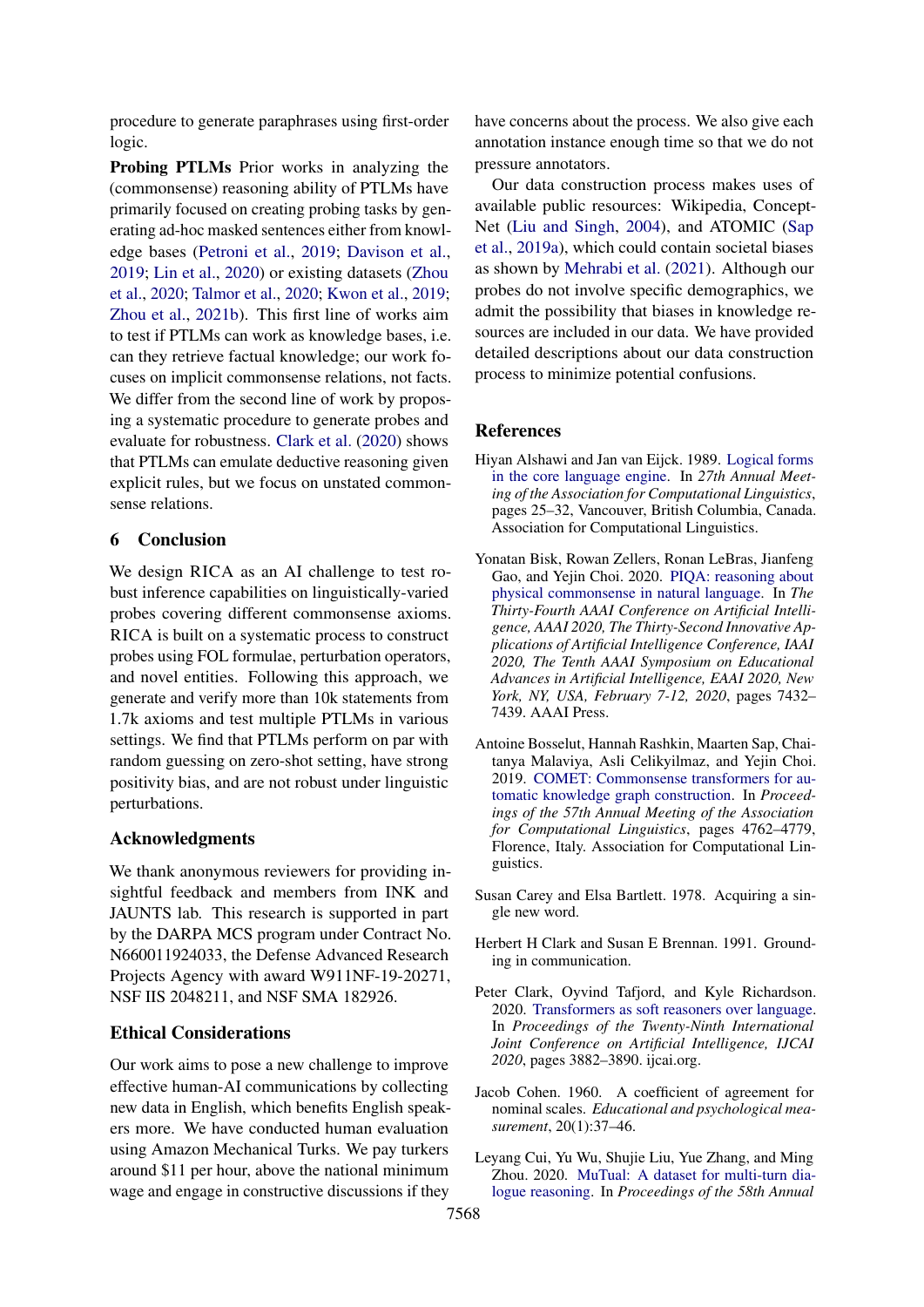*Meeting of the Association for Computational Linguistics*, pages 1406–1416, Online. Association for Computational Linguistics.

- <span id="page-9-13"></span>Joe Davison, Joshua Feldman, and Alexander Rush. 2019. [Commonsense knowledge mining from pre](https://doi.org/10.18653/v1/D19-1109)[trained models.](https://doi.org/10.18653/v1/D19-1109) In *Proceedings of the 2019 Conference on Empirical Methods in Natural Language Processing and the 9th International Joint Conference on Natural Language Processing (EMNLP-IJCNLP)*, pages 1173–1178, Hong Kong, China. Association for Computational Linguistics.
- <span id="page-9-0"></span>Jacob Devlin, Ming-Wei Chang, Kenton Lee, and Kristina Toutanova. 2019. [BERT: Pre-training of](https://doi.org/10.18653/v1/N19-1423) [deep bidirectional transformers for language under](https://doi.org/10.18653/v1/N19-1423)[standing.](https://doi.org/10.18653/v1/N19-1423) In *Proceedings of the 2019 Conference of the North American Chapter of the Association for Computational Linguistics: Human Language Technologies, Volume 1 (Long and Short Papers)*, pages 4171–4186, Minneapolis, Minnesota. Association for Computational Linguistics.
- <span id="page-9-2"></span>Peter Sheridan Dodds, Eric M Clark, Suma Desu, Morgan R Frank, Andrew J Reagan, Jake Ryland Williams, Lewis Mitchell, Kameron Decker Harris, Isabel M Kloumann, James P Bagrow, et al. 2015. Human language reveals a universal positivity bias. *Proceedings of the National Academy of Sciences*, 112(8):2389–2394.
- <span id="page-9-4"></span>Joseph L Fleiss. 1971. Measuring nominal scale agreement among many raters. *Psychological bulletin*, 76(5):378.
- <span id="page-9-6"></span>Jonathan Gordon and Benjamin Van Durme. 2013. Reporting bias and knowledge acquisition. In *Proceedings of the 2013 workshop on Automated knowledge base construction*, pages 25–30.
- <span id="page-9-10"></span>Lifu Huang, Ronan Le Bras, Chandra Bhagavatula, and Yejin Choi. 2019. [Cosmos QA: Machine reading](https://doi.org/10.18653/v1/D19-1243) [comprehension with contextual commonsense rea](https://doi.org/10.18653/v1/D19-1243)[soning.](https://doi.org/10.18653/v1/D19-1243) In *Proceedings of the 2019 Conference on Empirical Methods in Natural Language Processing and the 9th International Joint Conference on Natural Language Processing (EMNLP-IJCNLP)*, pages 2391–2401, Hong Kong, China. Association for Computational Linguistics.
- <span id="page-9-15"></span>Sunjae Kwon, Cheongwoong Kang, Jiyeon Han, and Jaesik Choi. 2019. [Why do masked neural language](https://arxiv.org/abs/1911.03024) [models still need common sense knowledge?](https://arxiv.org/abs/1911.03024) *ArXiv preprint*, abs/1911.03024.
- <span id="page-9-3"></span>Mike Lewis, Yinhan Liu, Naman Goyal, Marjan Ghazvininejad, Abdelrahman Mohamed, Omer Levy, Veselin Stoyanov, and Luke Zettlemoyer. 2020a. [BART: Denoising sequence-to-sequence pre](https://doi.org/10.18653/v1/2020.acl-main.703)[training for natural language generation, translation,](https://doi.org/10.18653/v1/2020.acl-main.703) [and comprehension.](https://doi.org/10.18653/v1/2020.acl-main.703) In *Proceedings of the 58th Annual Meeting of the Association for Computational Linguistics*, pages 7871–7880, Online. Association for Computational Linguistics.
- <span id="page-9-5"></span>Mike Lewis, Yinhan Liu, Naman Goyal, Marjan Ghazvininejad, Abdelrahman Mohamed, Omer Levy, Veselin Stoyanov, and Luke Zettlemoyer. 2020b. [BART: Denoising sequence-to-sequence](https://doi.org/10.18653/v1/2020.acl-main.703) [pre-training for natural language generation, trans](https://doi.org/10.18653/v1/2020.acl-main.703)[lation, and comprehension.](https://doi.org/10.18653/v1/2020.acl-main.703) In *Proceedings of the 58th Annual Meeting of the Association for Computational Linguistics*, pages 7871–7880, Online. Association for Computational Linguistics.
- <span id="page-9-12"></span>Chuanrong Li, Lin Shengshuo, Zeyu Liu, Xinyi Wu, Xuhui Zhou, and Shane Steinert-Threlkeld. 2020. Linguistically-informed transformations (lit): A method for automatically generating contrast sets. In *Proceedings of the Third BlackboxNLP Workshop on Analyzing and Interpreting Neural Networks for NLP*, pages 126–135.
- <span id="page-9-14"></span>Bill Yuchen Lin, Seyeon Lee, Rahul Khanna, and Xiang Ren. 2020. [Birds have four legs?! NumerSense:](https://doi.org/10.18653/v1/2020.emnlp-main.557) [Probing Numerical Commonsense Knowledge of](https://doi.org/10.18653/v1/2020.emnlp-main.557) [Pre-Trained Language Models.](https://doi.org/10.18653/v1/2020.emnlp-main.557) In *Proceedings of the 2020 Conference on Empirical Methods in Natural Language Processing (EMNLP)*, pages 6862– 6868, Online. Association for Computational Linguistics.
- <span id="page-9-8"></span>Bill Yuchen Lin, Seyeon Lee, Xiaoyang Qiao, and Xiang Ren. 2021a. [Common sense beyond En](https://doi.org/10.18653/v1/2021.acl-long.102)[glish: Evaluating and improving multilingual lan](https://doi.org/10.18653/v1/2021.acl-long.102)[guage models for commonsense reasoning.](https://doi.org/10.18653/v1/2021.acl-long.102) In *Proceedings of the 59th Annual Meeting of the Association for Computational Linguistics and the 11th International Joint Conference on Natural Language Processing (Volume 1: Long Papers)*, pages 1274– 1287, Online. Association for Computational Linguistics.
- <span id="page-9-9"></span>Bill Yuchen Lin, Haitian Sun, Bhuwan Dhingra, Manzil Zaheer, Xiang Ren, and William Cohen. 2021b. [Differentiable open-ended commonsense](https://doi.org/10.18653/v1/2021.naacl-main.366) [reasoning.](https://doi.org/10.18653/v1/2021.naacl-main.366) In *Proceedings of the 2021 Conference of the North American Chapter of the Association for Computational Linguistics: Human Language Technologies*, pages 4611–4625, Online. Association for Computational Linguistics.
- <span id="page-9-7"></span>Bill Yuchen Lin, Ziyi Wu, Yichi Yang, Dong-Ho Lee, and Xiang Ren. 2021c. [RiddleSense: Reasoning](https://doi.org/10.18653/v1/2021.findings-acl.131) [about riddle questions featuring linguistic creativ](https://doi.org/10.18653/v1/2021.findings-acl.131)[ity and commonsense knowledge.](https://doi.org/10.18653/v1/2021.findings-acl.131) In *Findings of the Association for Computational Linguistics: ACL-IJCNLP 2021*, pages 1504–1515, Online. Association for Computational Linguistics.
- <span id="page-9-1"></span>Hugo Liu and Push Singh. 2004. Conceptnet—a practical commonsense reasoning tool-kit. *BT technology journal*, 22(4):211–226.
- <span id="page-9-11"></span>Tianyu Liu, Zheng Xin, Xiaoan Ding, Baobao Chang, and Zhifang Sui. 2020. An empirical study on model-agnostic debiasing strategies for robust natural language inference. In *Proceedings of the 24th Conference on Computational Natural Language Learning*, pages 596–608.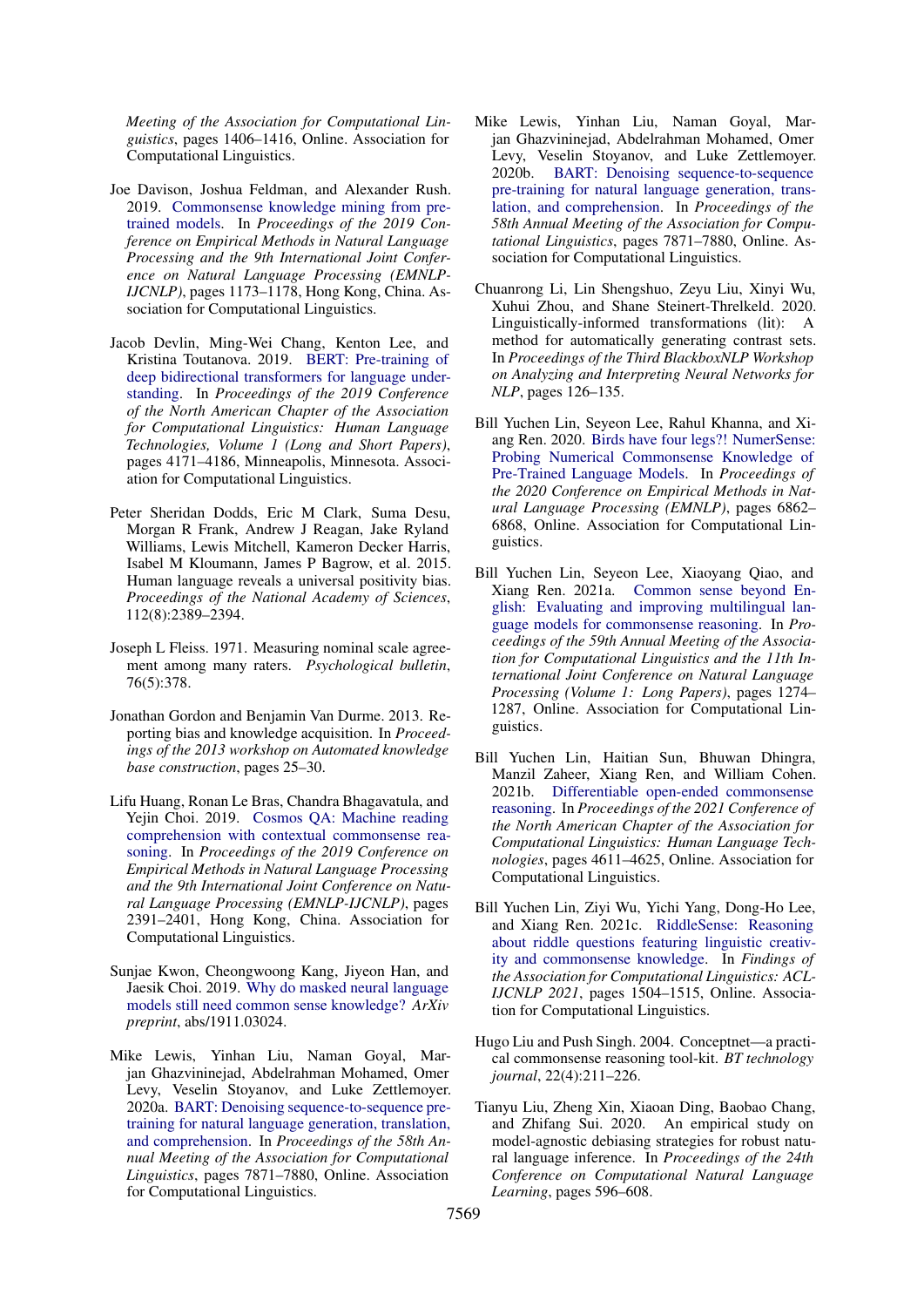- <span id="page-10-2"></span>Yinhan Liu, Myle Ott, Naman Goyal, Jingfei Du, Mandar Joshi, Danqi Chen, Omer Levy, Mike Lewis, Luke Zettlemoyer, and Veselin Stoyanov. 2019. [Roberta: A robustly optimized bert pretraining ap](https://arxiv.org/abs/1907.11692)[proach.](https://arxiv.org/abs/1907.11692) *ArXiv preprint*, abs/1907.11692.
- <span id="page-10-8"></span>John W. Mccarthy. 1960. Programs with common sense.
- <span id="page-10-16"></span>Ninareh Mehrabi, Pei Zhou, Fred Morstatter, Jay Pujara, Xiang Ren, and Aram Galstyan. 2021. [Lawyers](https://arxiv.org/abs/2103.11320) [are dishonest? quantifying representational harms in](https://arxiv.org/abs/2103.11320) [commonsense knowledge resources.](https://arxiv.org/abs/2103.11320) *ArXiv preprint*, abs/2103.11320.
- <span id="page-10-3"></span>Simon Ostermann, Sheng Zhang, Michael Roth, and Peter Clark. 2019. [Commonsense inference in nat](https://doi.org/10.18653/v1/D19-6007)[ural language processing \(COIN\) - shared task re](https://doi.org/10.18653/v1/D19-6007)[port.](https://doi.org/10.18653/v1/D19-6007) In *Proceedings of the First Workshop on Commonsense Inference in Natural Language Processing*, pages 66–74, Hong Kong, China. Association for Computational Linguistics.
- <span id="page-10-0"></span>Fabio Petroni, Tim Rocktäschel, Sebastian Riedel, Patrick Lewis, Anton Bakhtin, Yuxiang Wu, and Alexander Miller. 2019. [Language models as knowl](https://doi.org/10.18653/v1/D19-1250)[edge bases?](https://doi.org/10.18653/v1/D19-1250) In *Proceedings of the 2019 Conference on Empirical Methods in Natural Language Processing and the 9th International Joint Conference on Natural Language Processing (EMNLP-IJCNLP)*, pages 2463–2473, Hong Kong, China. Association for Computational Linguistics.
- <span id="page-10-7"></span>Alec Radford, Jeffrey Wu, Rewon Child, David Luan, Dario Amodei, and Ilya Sutskever. Language models are unsupervised multitask learners. *OpenAI Blog 1.8 (2019): 9.*
- <span id="page-10-14"></span>Marco Tulio Ribeiro, Sameer Singh, and Carlos Guestrin. 2018. Semantically equivalent adversarial rules for debugging nlp models. In *Proceedings of the 56th Annual Meeting of the Association for Computational Linguistics (Volume 1: Long Papers)*, pages 856–865.
- <span id="page-10-12"></span>Kyle Richardson, Hai Hu, Lawrence S Moss, and Ashish Sabharwal. 2020. Probing natural language inference models through semantic fragments. In *AAAI*, pages 8713–8721.
- <span id="page-10-11"></span>Kyle Richardson and Ashish Sabharwal. 2020. [What](https://doi.org/10.1162/tacl_a_00331) [does my QA model know? devising controlled](https://doi.org/10.1162/tacl_a_00331) [probes using expert knowledge.](https://doi.org/10.1162/tacl_a_00331) *Transactions of the Association for Computational Linguistics*, 8:572– 588.
- <span id="page-10-10"></span>Keisuke Sakaguchi, Ronan Le Bras, Chandra Bhagavatula, and Yejin Choi. 2020. Winogrande: An adversarial winograd schema challenge at scale. In *Proceedings of the AAAI Conference on Artificial Intelligence*, volume 34, pages 8732–8740.
- <span id="page-10-6"></span>Maarten Sap, Ronan Le Bras, Emily Allaway, Chandra Bhagavatula, Nicholas Lourie, Hannah Rashkin, Brendan Roof, Noah A. Smith, and Yejin Choi. 2019a. [ATOMIC: an atlas of machine commonsense](https://doi.org/10.1609/aaai.v33i01.33013027)

[for if-then reasoning.](https://doi.org/10.1609/aaai.v33i01.33013027) In *The Thirty-Third AAAI Conference on Artificial Intelligence, AAAI 2019, The Thirty-First Innovative Applications of Artificial Intelligence Conference, IAAI 2019, The Ninth AAAI Symposium on Educational Advances in Artificial Intelligence, EAAI 2019, Honolulu, Hawaii, USA, January 27 - February 1, 2019*, pages 3027–3035. AAAI Press.

- <span id="page-10-9"></span>Maarten Sap, Hannah Rashkin, Derek Chen, Ronan Le Bras, and Yejin Choi. 2019b. [Social IQa: Com](https://doi.org/10.18653/v1/D19-1454)[monsense reasoning about social interactions.](https://doi.org/10.18653/v1/D19-1454) In *Proceedings of the 2019 Conference on Empirical Methods in Natural Language Processing and the 9th International Joint Conference on Natural Language Processing (EMNLP-IJCNLP)*, pages 4463– 4473, Hong Kong, China. Association for Computational Linguistics.
- <span id="page-10-5"></span>Roger C Schank and Robert P Abelson. 1977. Scripts, plans, goals and understanding: An inquiry into human knowledge structures.
- <span id="page-10-17"></span>Daniel Smilkov, Nikhil Thorat, Been Kim, Fernanda Viégas, and Martin Wattenberg. 2017. Smoothgrad: removing noise by adding noise. *ICML Workshop Workshop on Visualization for Deep Learning.*
- <span id="page-10-15"></span>Alon Talmor, Yanai Elazar, Yoav Goldberg, and Jonathan Berant. 2020. [oLMpics-on what language](https://doi.org/10.1162/tacl_a_00342) [model pre-training captures.](https://doi.org/10.1162/tacl_a_00342) *Transactions of the Association for Computational Linguistics*, 8:743–758.
- <span id="page-10-4"></span>Alon Talmor, Jonathan Herzig, Nicholas Lourie, and Jonathan Berant. 2019. [CommonsenseQA: A ques](https://doi.org/10.18653/v1/N19-1421)[tion answering challenge targeting commonsense](https://doi.org/10.18653/v1/N19-1421) [knowledge.](https://doi.org/10.18653/v1/N19-1421) In *Proceedings of the 2019 Conference of the North American Chapter of the Association for Computational Linguistics: Human Language Technologies, Volume 1 (Long and Short Papers)*, pages 4149–4158, Minneapolis, Minnesota. Association for Computational Linguistics.
- <span id="page-10-1"></span>Ashish Vaswani, Noam Shazeer, Niki Parmar, Jakob Uszkoreit, Llion Jones, Aidan N. Gomez, Lukasz Kaiser, and Illia Polosukhin. 2017. [Attention is all](https://proceedings.neurips.cc/paper/2017/hash/3f5ee243547dee91fbd053c1c4a845aa-Abstract.html) [you need.](https://proceedings.neurips.cc/paper/2017/hash/3f5ee243547dee91fbd053c1c4a845aa-Abstract.html) In *Advances in Neural Information Processing Systems 30: Annual Conference on Neural Information Processing Systems 2017, December 4- 9, 2017, Long Beach, CA, USA*, pages 5998–6008.
- <span id="page-10-18"></span>Eric Wallace, Jens Tuyls, Junlin Wang, Sanjay Subramanian, Matt Gardner, and Sameer Singh. 2019. [AllenNLP interpret: A framework for explaining](https://doi.org/10.18653/v1/D19-3002) [predictions of NLP models.](https://doi.org/10.18653/v1/D19-3002) In *Proceedings of the 2019 Conference on Empirical Methods in Natural Language Processing and the 9th International Joint Conference on Natural Language Processing (EMNLP-IJCNLP): System Demonstrations*, pages 7–12, Hong Kong, China. Association for Computational Linguistics.
- <span id="page-10-13"></span>Orion Weller, Nicholas Lourie, Matt Gardner, and Matthew Peters. 2020. Learning from task descriptions. In *Proceedings of the 2020 Conference on*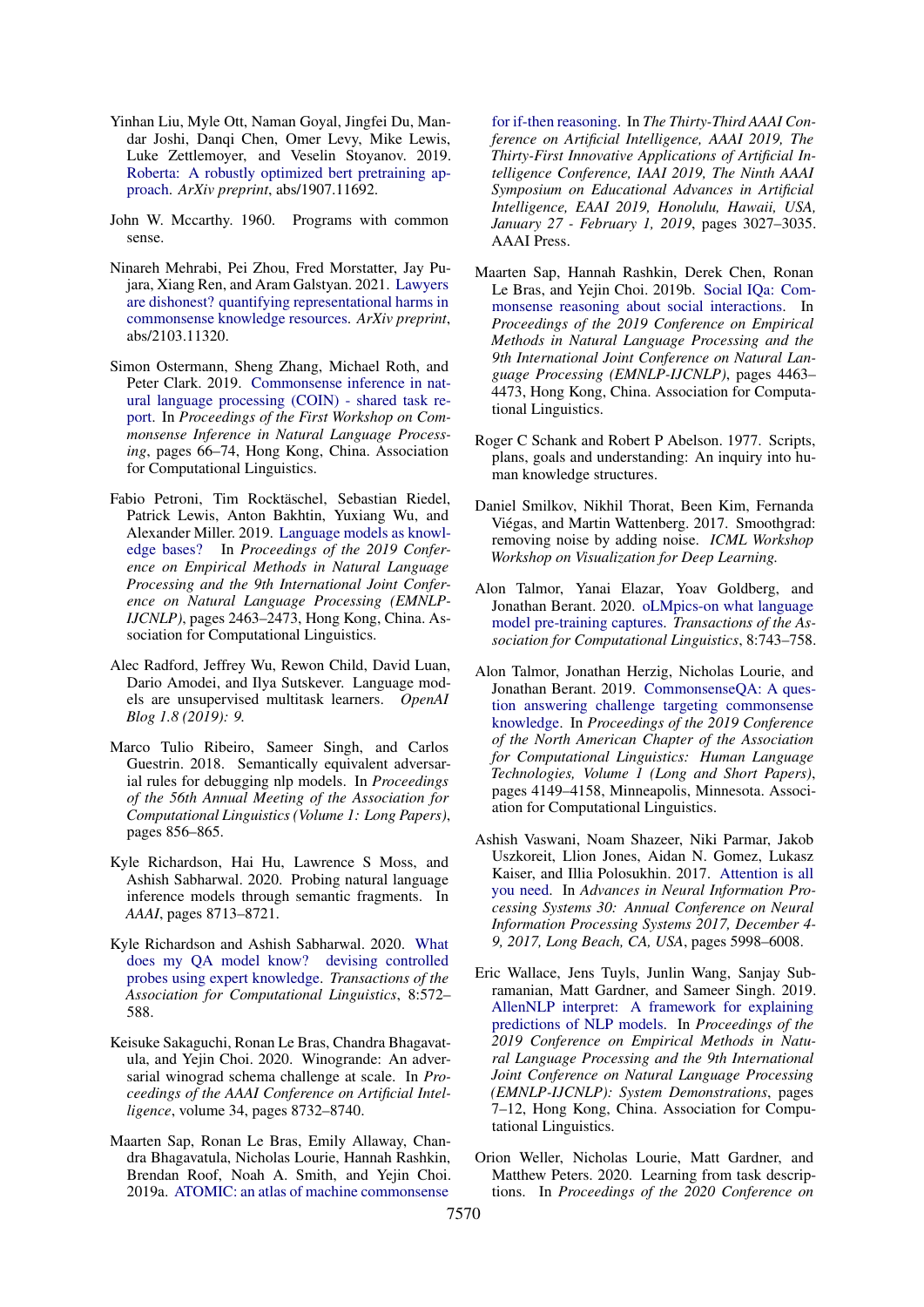*Empirical Methods in Natural Language Processing (EMNLP)*, pages 1361–1375.

- <span id="page-11-0"></span>Adina Williams, Nikita Nangia, and Samuel Bowman. 2018. [A broad-coverage challenge corpus for sen](https://doi.org/10.18653/v1/N18-1101)[tence understanding through inference.](https://doi.org/10.18653/v1/N18-1101) In *Proceedings of the 2018 Conference of the North American Chapter of the Association for Computational Linguistics: Human Language Technologies, Volume 1 (Long Papers)*, pages 1112–1122, New Orleans, Louisiana. Association for Computational Linguistics.
- <span id="page-11-5"></span>Weihao Yu, Zihang Jiang, Yanfei Dong, and Jiashi Feng. 2020. [Reclor: A reading comprehension](https://openreview.net/forum?id=HJgJtT4tvB) [dataset requiring logical reasoning.](https://openreview.net/forum?id=HJgJtT4tvB) In *8th International Conference on Learning Representations, ICLR 2020, Addis Ababa, Ethiopia, April 26-30, 2020*. OpenReview.net.
- <span id="page-11-4"></span>Rowan Zellers, Yonatan Bisk, Roy Schwartz, and Yejin Choi. 2018. [SWAG: A large-scale adversar](https://doi.org/10.18653/v1/D18-1009)[ial dataset for grounded commonsense inference.](https://doi.org/10.18653/v1/D18-1009) In *Proceedings of the 2018 Conference on Empirical Methods in Natural Language Processing*, pages 93– 104, Brussels, Belgium. Association for Computational Linguistics.
- <span id="page-11-1"></span>Sheng Zhang, Rachel Rudinger, Kevin Duh, and Benjamin Van Durme. 2017. [Ordinal common-sense in](https://doi.org/10.1162/tacl_a_00068)[ference.](https://doi.org/10.1162/tacl_a_00068) *Transactions of the Association for Computational Linguistics*, 5:379–395.
- <span id="page-11-3"></span>Zhengyan Zhang, Xu Han, Zhiyuan Liu, Xin Jiang, Maosong Sun, and Qun Liu. 2019. [ERNIE: En](https://doi.org/10.18653/v1/P19-1139)[hanced language representation with informative en](https://doi.org/10.18653/v1/P19-1139)[tities.](https://doi.org/10.18653/v1/P19-1139) In *Proceedings of the 57th Annual Meeting of the Association for Computational Linguistics*, pages 1441–1451, Florence, Italy. Association for Computational Linguistics.
- <span id="page-11-2"></span>Pei Zhou, Karthik Gopalakrishnan, Behnam Hedayatnia, Seokhwan Kim, Jay Pujara, Xiang Ren, Yang Liu, and Dilek Hakkani-Tur. 2021a. [Commonsense](https://aclanthology.org/2021.sigdial-1.13)[focused dialogues for response generation: An em](https://aclanthology.org/2021.sigdial-1.13)[pirical study.](https://aclanthology.org/2021.sigdial-1.13) In *Proceedings of the 22nd Annual Meeting of the Special Interest Group on Discourse and Dialogue*, pages 121–132, Singapore and Online. Association for Computational Linguistics.
- <span id="page-11-7"></span>Pei Zhou, Pegah Jandaghi, Bill Yuchen Lin, Justin Cho, Jay Pujara, and Xiang Ren. 2021b. Probing causal common sense in dialogue response generation. *In Findings of EMNLP*.
- <span id="page-11-6"></span>Xuhui Zhou, Yue Zhang, Leyang Cui, and Dandan Huang. 2020. Evaluating commonsense in pretrained language models. *AAAI*.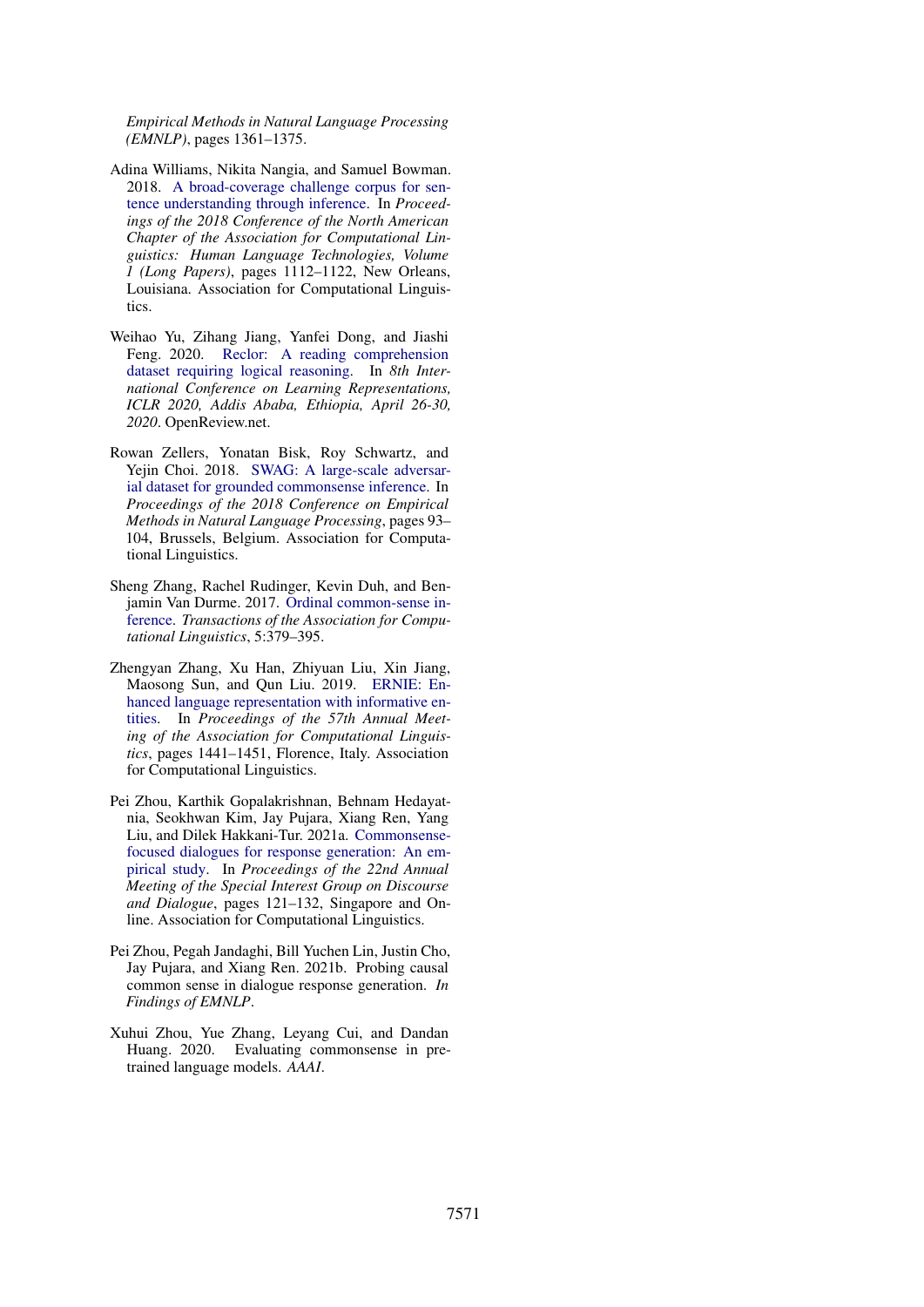## <span id="page-12-0"></span>A Probing Data Details

## A.1 Raw Set Collection

We define 1-4 combinations of type constraints on the predicates for each LT and designe crawling strategies accordingly using resources: Concept-Net, ATOMIC, and Wikipedia. Descriptions for each of the 11 strategies are included in Table [4.](#page-13-0) All data and code for crawling strategies is included in the supplementary materials.

#### A.2 Turking Details for Human-Verified Set

We present a pair of statements by flipping the comparative term in the original statement to its opposite, and ask two annotators to choose the one that follows commonsense. The AMT page for turkers to annotate is shown in Figure [8.](#page-16-0) If they disagree, we then take the pairs and do a second round of turking by asking three annotators and use majority voting to decide what is the right sentence in the pair. We replace the original statement with the opposite one if there are more annotators think that the other one in the pair follows more commonsense. In total, around 2500 pairs are sent to the second round and 300 pairs are flipped to the opposite according to annotators. The estimated time for completing each instance is around 20 seconds and we pay each instance \$0.06, which translates to around \$11 per hour.

## A.3 Human-Curated Set Details

We show all perturbations for one probe in Table [7](#page-15-0) and 60 of our human-curated set's unperturbed statement in Table [8](#page-17-0) (for temporal refer to supplementary material). Full data is included in the supplementary material.

## B Experimental Details

Model Detail We test our probes on in total 10 models, with the number of parameters and other details in Table [6.](#page-13-1) For RoBERTa-base, RoBERTalarge, RoBERTa-large-MNLI, and BART-large-MNLI, we use the fairseq implementation  $3$ . For BERT-base-uncased, BERT-large-uncased, AL-BERT, and GPT-2, we use the huggingface trans-formers library <sup>[4](#page-12-2)</sup>. For COMET trained on Concept-

[Net and ATOMIC, we follow their github repo](https://huggingface.co/transformers/model_doc/gpt2.html)<sup>[5](#page-12-3)</sup>. [We use ERNIE from their original github](https://huggingface.co/transformers/model_doc/gpt2.html)  $6$ .

Fine-tuning Details [We fine-tune BERT-base](https://huggingface.co/transformers/model_doc/gpt2.html)[uncased, BERT-large-uncased, RoBERTa-base,](https://huggingface.co/transformers/model_doc/gpt2.html) [and RoBERTa-large based on HappyTransform-](https://huggingface.co/transformers/model_doc/gpt2.html)ers<sup>[7](#page-12-5)</sup> [framework, using a consistent learning rate](https://huggingface.co/transformers/model_doc/gpt2.html) [of 1e-5. We fine-tune GPT-2 based on hugging](https://huggingface.co/transformers/model_doc/gpt2.html)[face transformers library's example code](https://huggingface.co/transformers/model_doc/gpt2.html)  $8$ , us[ing their default parameters. We train them on](https://huggingface.co/transformers/model_doc/gpt2.html) [one NVIDIA Quadro RTX 6000 GPU for 10](https://huggingface.co/transformers/model_doc/gpt2.html) [epochs and after each epoch we test the fine](https://huggingface.co/transformers/model_doc/gpt2.html)[tuned model on our validation set, and save](https://huggingface.co/transformers/model_doc/gpt2.html) [the model with the highest validation set perfor](https://huggingface.co/transformers/model_doc/gpt2.html)[mance. Fine-tuning RoBERTa-base and GPT-](https://huggingface.co/transformers/model_doc/gpt2.html)[2 takes around 30 minutes for each epoch and](https://huggingface.co/transformers/model_doc/gpt2.html) [RoBERTa-large takes around 1 hour. The best vali](https://huggingface.co/transformers/model_doc/gpt2.html)[dation performance for RoBERTa-base is the fourth](https://huggingface.co/transformers/model_doc/gpt2.html) [epoch, with perplexity 1.3378140926361084 and](https://huggingface.co/transformers/model_doc/gpt2.html) [evaluation loss': 0.2910370217429267. For](https://huggingface.co/transformers/model_doc/gpt2.html) [RoBERTa-large, the best is epoch 5, with per](https://huggingface.co/transformers/model_doc/gpt2.html)[plexity 1.3949965238571167 and evaluation loss](https://huggingface.co/transformers/model_doc/gpt2.html) [0.3328918993473053. For GPT-2, the best is](https://huggingface.co/transformers/model_doc/gpt2.html) [epoch 3, with perplexity 1.2786548795017285.](https://huggingface.co/transformers/model_doc/gpt2.html)

Interpretation Details [We use the AllenInterpret](https://huggingface.co/transformers/model_doc/gpt2.html) demo<sup>[9](#page-12-7)</sup>[. To identify important context words, we](https://huggingface.co/transformers/model_doc/gpt2.html) [run the algorithm over the same probe for 5 times,](https://huggingface.co/transformers/model_doc/gpt2.html) [each with different entity names, and select the](https://huggingface.co/transformers/model_doc/gpt2.html) [words that are ranked in the top 5 most important](https://huggingface.co/transformers/model_doc/gpt2.html) [words at least 3 times. We find that the interpreta](https://huggingface.co/transformers/model_doc/gpt2.html)[tions are not very consistent as the most important](https://huggingface.co/transformers/model_doc/gpt2.html) [words change when we input the same sentence for](https://huggingface.co/transformers/model_doc/gpt2.html) [multiple times and will also change when different](https://huggingface.co/transformers/model_doc/gpt2.html) [names are used, so we conduct 5 trials with differ](https://huggingface.co/transformers/model_doc/gpt2.html)[ent names for each probe and pick the words that](https://huggingface.co/transformers/model_doc/gpt2.html) [appear in the majority of the trials.](https://huggingface.co/transformers/model_doc/gpt2.html)

## [C Additional Studies](https://huggingface.co/transformers/model_doc/gpt2.html)

[Does explicitly providing commonsense knowl](https://huggingface.co/transformers/model_doc/gpt2.html)edge help? [Shocked by the severe bias observed](https://huggingface.co/transformers/model_doc/gpt2.html) [in PTLMs, we construct an easier set of probes,](https://huggingface.co/transformers/model_doc/gpt2.html) [where we explicitly state all knowledge needed to](https://huggingface.co/transformers/model_doc/gpt2.html) [make the correct logical inference. We have two](https://huggingface.co/transformers/model_doc/gpt2.html)

<span id="page-12-1"></span><sup>3</sup>[https://github.com/pytorch/fairseq/](https://github.com/pytorch/fairseq/tree/master/examples/roberta) [tree/master/examples/roberta](https://github.com/pytorch/fairseq/tree/master/examples/roberta), [https:](https://github.com/pytorch/fairseq/tree/master/examples/bart) [//github.com/pytorch/fairseq/tree/](https://github.com/pytorch/fairseq/tree/master/examples/bart) [master/examples/bart](https://github.com/pytorch/fairseq/tree/master/examples/bart)

<span id="page-12-2"></span><sup>4</sup>[https://huggingface.co/transformers/](https://huggingface.co/transformers/model_doc/albert.html) [model\\_doc/albert.html](https://huggingface.co/transformers/model_doc/albert.html), [https://](https://huggingface.co/transformers/model_doc/gpt2.html)

<span id="page-12-7"></span><span id="page-12-6"></span><span id="page-12-5"></span><span id="page-12-4"></span><span id="page-12-3"></span>[huggingface.co/transformers/model\\_doc/](https://huggingface.co/transformers/model_doc/gpt2.html) [gpt2.html](https://huggingface.co/transformers/model_doc/gpt2.html) <sup>5</sup>[https://github.com/atcbosselut/](https://github.com/atcbosselut/comet-commonsense) [comet-commonsense](https://github.com/atcbosselut/comet-commonsense) <sup>6</sup><https://github.com/thunlp/ERNIE> <sup>7</sup>[https://github.com/EricFillion/](https://github.com/EricFillion/happy-transformer) [happy-transformer](https://github.com/EricFillion/happy-transformer) <sup>8</sup>[https://github.com/huggingface/](https://github.com/huggingface/transformers/tree/master/examples/language-modeling) [transformers/tree/master/examples/](https://github.com/huggingface/transformers/tree/master/examples/language-modeling) [language-modeling](https://github.com/huggingface/transformers/tree/master/examples/language-modeling) <sup>9</sup><https://demo.allennlp.org/masked-lm>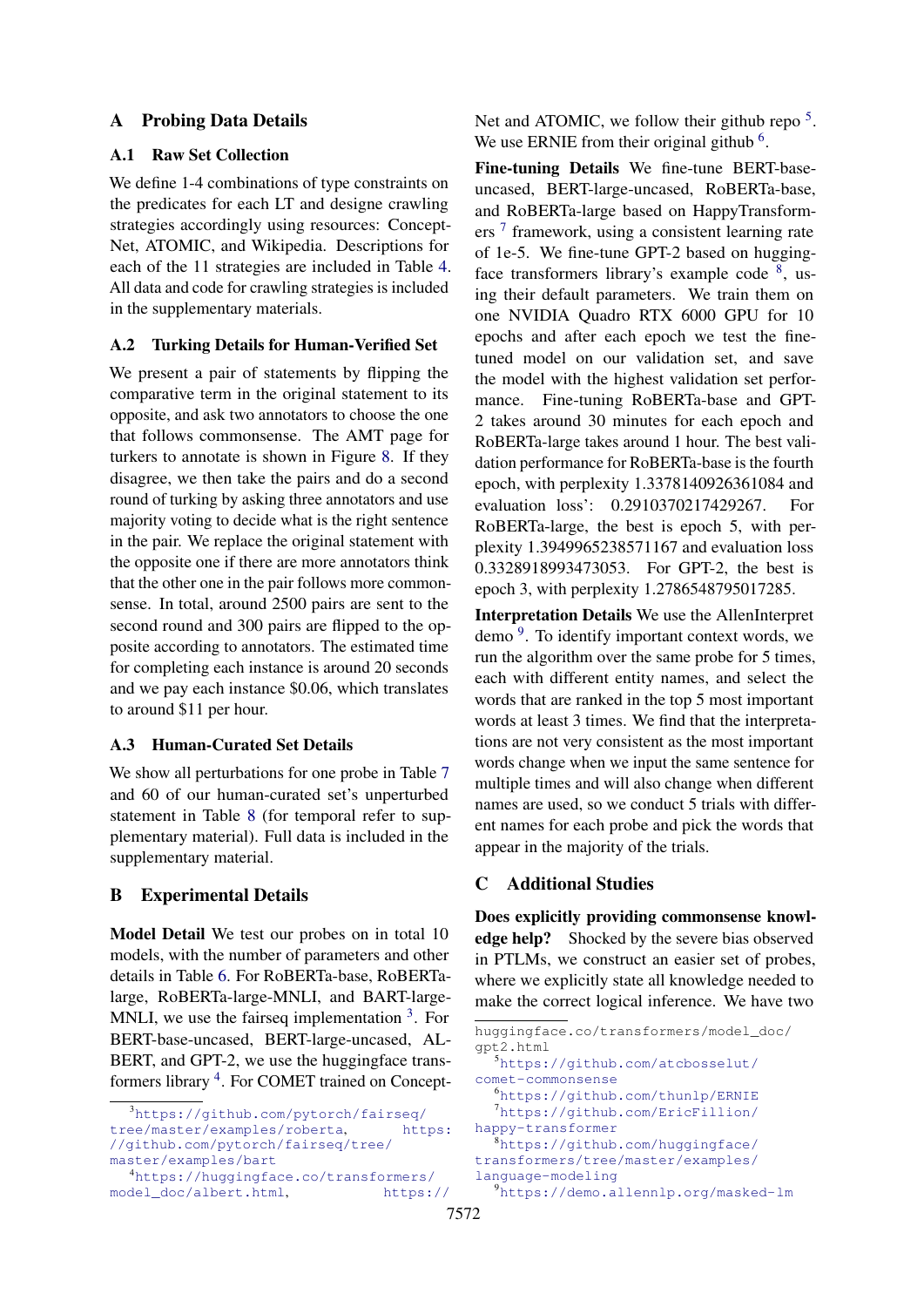<span id="page-13-0"></span>

| <b>Logical Template</b> | <b>Type Constraint</b>    | <b>Crawling Strategy</b>                                                       | <b>Example Axiom (Adjusted for readability)</b>                            |  |
|-------------------------|---------------------------|--------------------------------------------------------------------------------|----------------------------------------------------------------------------|--|
|                         | Attribute-Material (126)  | Get a list of materials, and find properties in ConceptNet using HasProperty;  | Material(A, glass) and Material(B, wood), so More(clear(A), clear(B))      |  |
|                         |                           | then find a second material using NotMadeOf from the previous property.        |                                                                            |  |
|                         | Attribute-Grade (132)     | Input an ordered list of numbers and form pairs and comparative relations      | Grade(A, first) and Grade(B, third), so More(young(A), young(B))           |  |
|                         |                           | following the orders                                                           |                                                                            |  |
|                         |                           | Get a list of places with descending latitude from Wikipedia and form pairs    | Location(A, equator) and Location(B, north pole), so                       |  |
|                         | Condition-Location (1k)   | by the relation (higher latitude is colder than lower latitude), considering   |                                                                            |  |
|                         |                           | both hemispheres.                                                              | More(living in hot condition(A), living in hot condition(B))               |  |
|                         | Attribute-Animal (10k)    | Get a list of animals from Wikipedia and find properties in ConceptNet         | Animal(A, fish) and Animal(B, horse), so More(locate at the bottom         |  |
|                         |                           | using CapableOf and LocateAt                                                   | of the sea $(A)$ , locate at the bottom of the sea $(B)$ )                 |  |
|                         | Role $(1.2k)$             | Input a list of occupations from Wikipedia and find properties in ConceptNet   | $Priest(A,B)$ , so More( $Pray(A)$ , $Pray(B)$ )                           |  |
|                         |                           | using CapableOf                                                                |                                                                            |  |
|                         | Action (10k)              | For every event in ATOMIC that involves two people, we find properties         | Forces upon $(A, B)$ , so More(pushy $(A)$ , pushy $(B)$ )                 |  |
|                         |                           | by following the Attribute edge in ATOMIC                                      |                                                                            |  |
|                         |                           | For each event in ATOMIC that involves people, we find properties              | Assesses patient $(A)$ and not Assesses patient $(B)$ ,                    |  |
|                         | Action (10k)              | by following the Attribute edge in ATOMIC, note that we replace PersonX        |                                                                            |  |
|                         |                           | with "themself" and PersonY with "another person" to sound natural             | so More(analytical(A), analytical(B))                                      |  |
|                         | Capability-Physical (100) | Input a list of adjectives describing objects, we find properties by following | Tie knot $(A)$ and not Tie knot $(B)$ , so More $(elastic(A), elastic(B))$ |  |
|                         |                           | UsedFor edge in ConceptNet                                                     |                                                                            |  |
|                         | Action (10k)              | Similarly to LT3-Event                                                         | More(Concentrate(A), Concentrate(B)), so More(Effective(A), Effective(B))  |  |
|                         | Capability-Physical (100) | Simiarly to LT3-Physical                                                       | More(square(A), square(B)), so                                             |  |
|                         |                           |                                                                                | Better(divide two space(A), divide two space(B))                           |  |
|                         | Attribute-Temporal (100)  | Manually come up with temporal ordered-events, included in Human-Curated       | entered the building $(A)$ , so before(outside $(A)$ )                     |  |
|                         |                           | Set                                                                            |                                                                            |  |

Table 4: Crawling strategies for 11 type-constrained KT crawling for our Raw Set.

| <b>CATEGORY</b> | <b>EXAMPLE</b>                                                                         |
|-----------------|----------------------------------------------------------------------------------------|
| Physical (30%)  | A is smaller than B,<br>so A is easier to put into a box than B.                       |
| Material (30%)  | A is made out of glass and B is made out of stone,<br>so A is more transparent than B. |
| Social $(30\%)$ | A makes the varsity team while B does not,<br>so A is more skilled than B.             |
| Temporal (10%)  | A was eating dinner,<br>so A was hungry before eating dinner.                          |

Table 5: Different types of commonsense axioms included in our human-curated probe set

<span id="page-13-1"></span>

| Model                     | Details                                          |
|---------------------------|--------------------------------------------------|
| BERT-base-uncased         | 12-layer, 768-hidden, 12-heads, 125M parameters  |
| <b>BERT-large-uncased</b> | 24-layer, 1024-hidden, 16-heads, 355M parameters |
| RoBERTa-base              | 12-layer, 768-hidden, 12-heads, 125M parameters  |
| RoBERTa-large             | 24-layer, 1024-hidden, 16-heads, 355M parameters |
| <b>ALBERT</b>             | 12 repeating layer, 128 embedding,               |
|                           | 4096-hidden, 64-heads, 223M parameters           |
| $GPT-2$                   | 12-layer, 768-hidden, 12-heads, 117M parameters. |
| <b>COMET-Concept</b>      | $GPT-2$ config + Traning on ConceptNet           |
| <b>COMET-ATOMIC</b>       | $GPT-2$ config + Traning on ATOMIC               |
| RoBERTa-L-MNLI            | 24-layer, 1024-hidden, 16-heads, 355M parameters |
| <b>BART-L-MNLI</b>        | 24-layer, 1024-hidden, 16-heads, 406M parameters |
|                           | + a classification head                          |

Table 6: Models tested and details.

settings for this test, one where parroting the nowprovided commonsense fact is all that is needed to correctly answer the probe, and the other where a simple negation switch of the commonsense fact is needed to solve the probe:

- A is made of glass, B is made of stone, *and glass is more transparent than stone*, so A is [MASK] transparent than stone. (parrot)
- A is made of glass, B is made of stone, *and glass is more transparent than stone*, so A is not [MASK] transparent than stone. (negation switch)

We do this so to investigate whether RoBERTa

is actually able to use the provided commonsense fact, or is it possibly just pattern matching.

We add this piece of background knowledge to the 60 original (unperturbed) statements along with their corresponding negated statements to form an "easier" setting of our task. As shown in Figure [6,](#page-14-0) we find two patterns PTLMs exhibit. For RoBERTa, ALBERT, and GPT-2, there is a stark difference in performance between the two settings. When they are being asked to parrot the commonsense fact, the performances jump up to near perfect scores, however when all they have to do is the equivalent of applying a negation operator on the fact, they fail even worse than when they are not provided the fact. These results suggest that in the parrot easier setting, it is likely RoBERTa, ALBERT, and GPT-2 are just parroting the commonsense fact they see in the sentence and not utilizing some sort of reasoning ability, as when asked to perform the simplest of logical operations they fail. The other pattern we notice is that providing background knowledge does not help or hurt the performances for COMET and models tested on the textual entailment task. For COMET models, this may be due to the fact that COMET is trained on triplets from knowledge bases: given a head entity and a relation, predict the tail entity, so it is not used to taking auxiliary knowledge into its input. As for models fine-tuned on MNLI, the performance stays unchanged because they still think most of the sentence pairs of our probes are neutral, failing to grasp the embedded logical inference step.

Case Study on Contextual Clues To gain a better understanding on model behaviors, we conduct analysis to identify context words that the model relies on when solving our probes. We use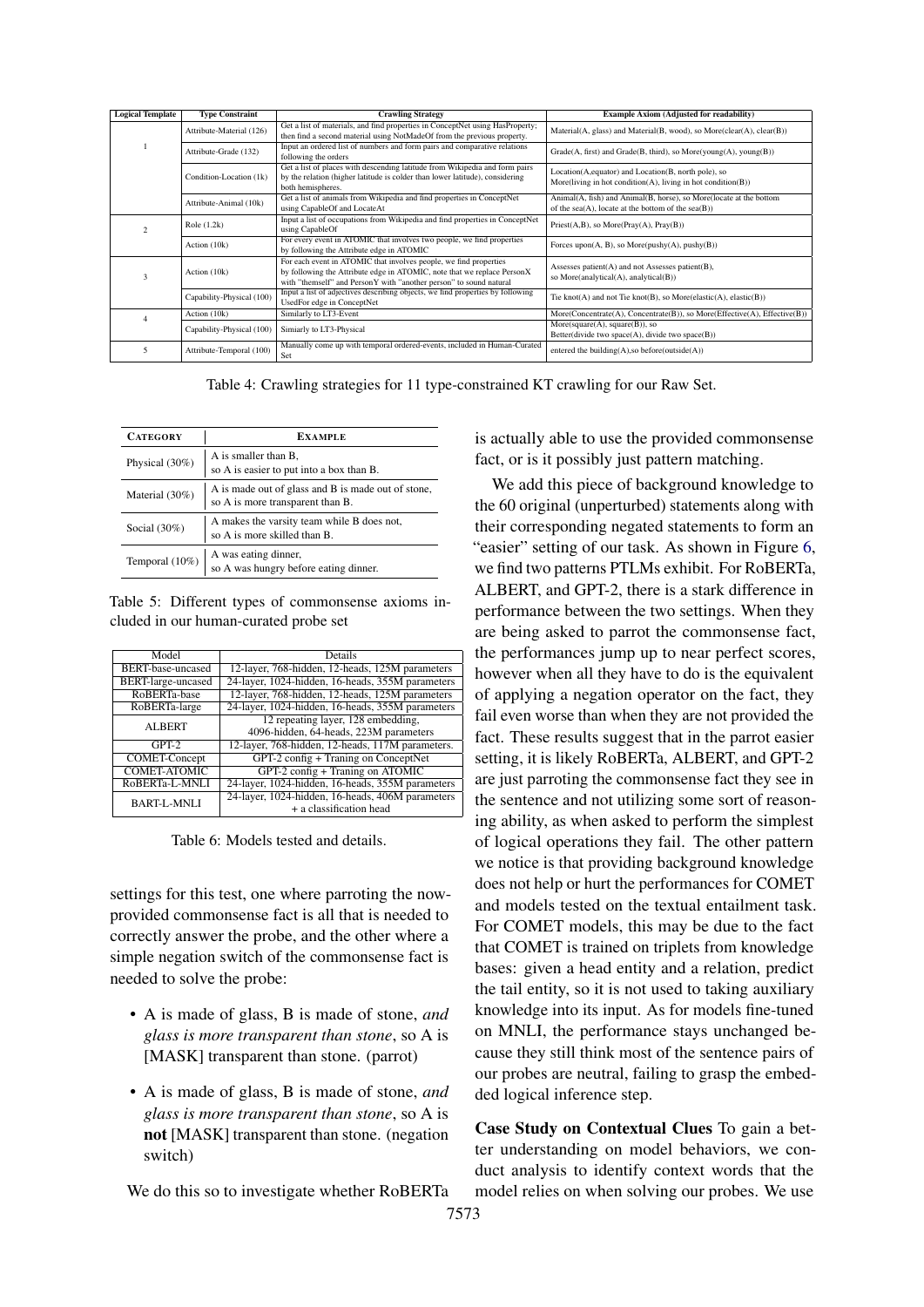<span id="page-14-0"></span>

Figure 6: Results of average performance of PTLMs when we provide background knowledge in our probes. For RoBERTa, ALBERT, and GPT-2, we notice a huge increase in accuracy when provided knowledge. However, we find that they are merely parroting what appears in the context since when we apply a negation in the probe, which should change the prediction, they are simply predicting the same as the context shows, resulting in performance drop. For COMET moddels and models tested on the NLI setting, we do not observe the same pattern and it seems that adding knowledge does not help or hurt.

the SmoothGrad [\(Smilkov et al.,](#page-10-17) [2017\)](#page-10-17) algorithm from AllenNLP Interpret [\(Wallace et al.,](#page-10-18) [2019\)](#page-10-18) for masked word prediction on our probes with real people's names (the same set as our ablation study) using BERT. Aggregated across all probe sets, we find that the three words BERT finds most important are: "*than*", "*not*", and "*so*", which make sense as they are indicators for comparison, negation, and causality, respectively.

"*Not*" and "*so*" are also the textual forms of the logical connectives  $\neg$  and  $\neg$ , which we use to construct LTs.

Furthermore, we find that BERT also regards *argument* words (inputs into LTs' predicates via a knowledge table, such as "*lawyer*" or "*knowledge of law*") important. The model finds on average 3.4 words as contextual clues and 1.5 out of them are knowledge-specific argument words. This finding shows that a PTLM is able to recognize words specific to the commonsense axiom tested. However, noticing all these clues does not necessarily aid in a PTLM's ability to understand their logical implications, as evidenced by their performances. In other words, a PTLM, in this case BERT, knows that these words are important when making a decision, but it does not know how to properly answer RICA's questions based on these lexical signals.



Figure 7: Results of average accuracy of RoBERTalarge on MWP. We can see that the PTLM makes random-guessing like predictions across all sets.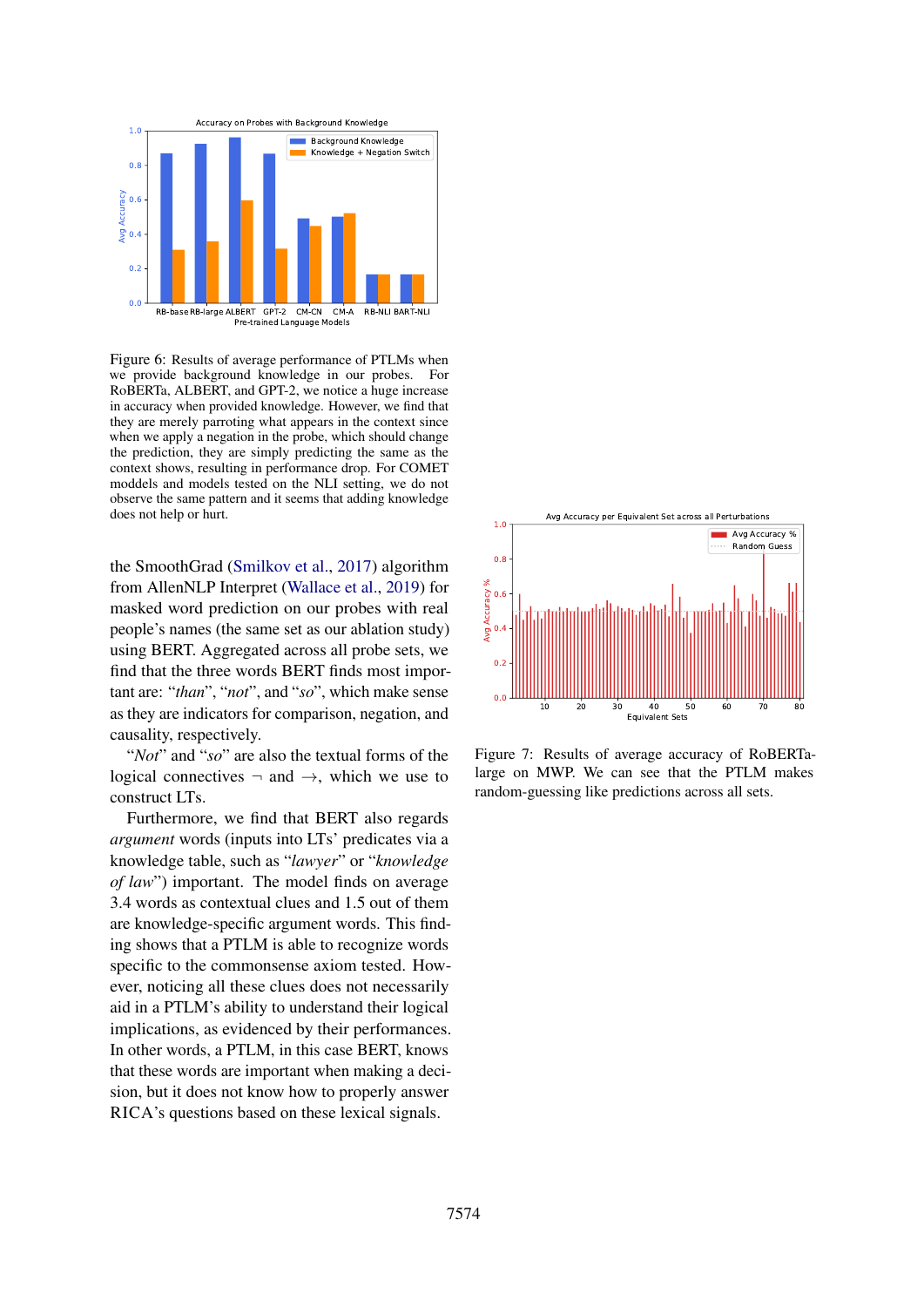<span id="page-15-0"></span>

| linguistic perturbation       | asymmetric perturbation | probe                                                                          |
|-------------------------------|-------------------------|--------------------------------------------------------------------------------|
| original                      | original                | A is wider than B, so A finds it harder to slip through cracks than B          |
| original                      | asymmetric_premise      | B is wider than A, so A finds it easier to slip through cracks than B          |
| original                      | asymmetric_conclusion   | A is wider than B, so B finds it easier to slip through cracks than A          |
| negation                      | original                | A is wider than B, so A does not find it easier to slip through cracks than B  |
| negation                      | asymmetric_premise      | B is wider than A, so A does not find it harder to slip through cracks than B  |
| negation                      | asymmetric_conclusion   | A is wider than B, so B does not find it harder to slip through cracks than A  |
| antonym                       | original                | A is wider than B, so A finds it easier to be blocked by cracks than B         |
| antonym                       | asymmetric_premise      | B is wider than A, so A finds it harder to be blocked by cracks than B         |
| antonym                       | asymmetric_conclusion   | A is wider than B, so B finds it harder to be blocked by cracks than A         |
| paraphrase                    | original                | A is wider than B, so A is worse at fitting into openings than B               |
| paraphrase                    | asymmetric_premise      | B is wider than A, so A is better at fitting into openings than B              |
| paraphrase                    | asymmetric_conclusion   | A is wider than B, so B is better at fitting into openings than A              |
| paraphrase_inversion          | original                | A is wider than B, so A is more impeded by small openings than B               |
| paraphrase_inversion          | asymmetric_premise      | B is wider than A, so A is less impeded by small openings than B               |
| paraphrase_inversion          | asymmetric_conclusion   | A is wider than B, so B is less impeded by small openings than A               |
| negation_antonym              | original                | A is wider than B, so A does not find it harder to be blocked by cracks than B |
| negation_antonym              | asymmetric_premise      | B is wider than A, so A does not find it easier to be blocked by cracks than B |
| negation_antonym              | asymmetric_conclusion   | A is wider than B, so B does not find it easier to be blocked by cracks than A |
| negation_paraphrase           | original                | A is wider than B, so A is not better at fitting into openings than B          |
| negation_paraphrase           | asymmetric_premise      | B is wider than A, so A is not worse at fitting into openings than B           |
| negation_paraphrase           | asymmetric_conclusion   | A is wider than B, so B is not worse at fitting into openings than A           |
| negation_paraphrase_inversion | original                | A is wider than B, so A is not less impeded by small openings than B           |
| negation_paraphrase_inversion | asymmetric_premise      | B is wider than A, so A is not more impeded by small openings than B           |
| negation_paraphrase_inversion | asymmetric_conclusion   | A is wider than B, so B is not more impeded by small openings than A           |

Table 7: An example probe set—24 logically equivalent, but semantically different statements.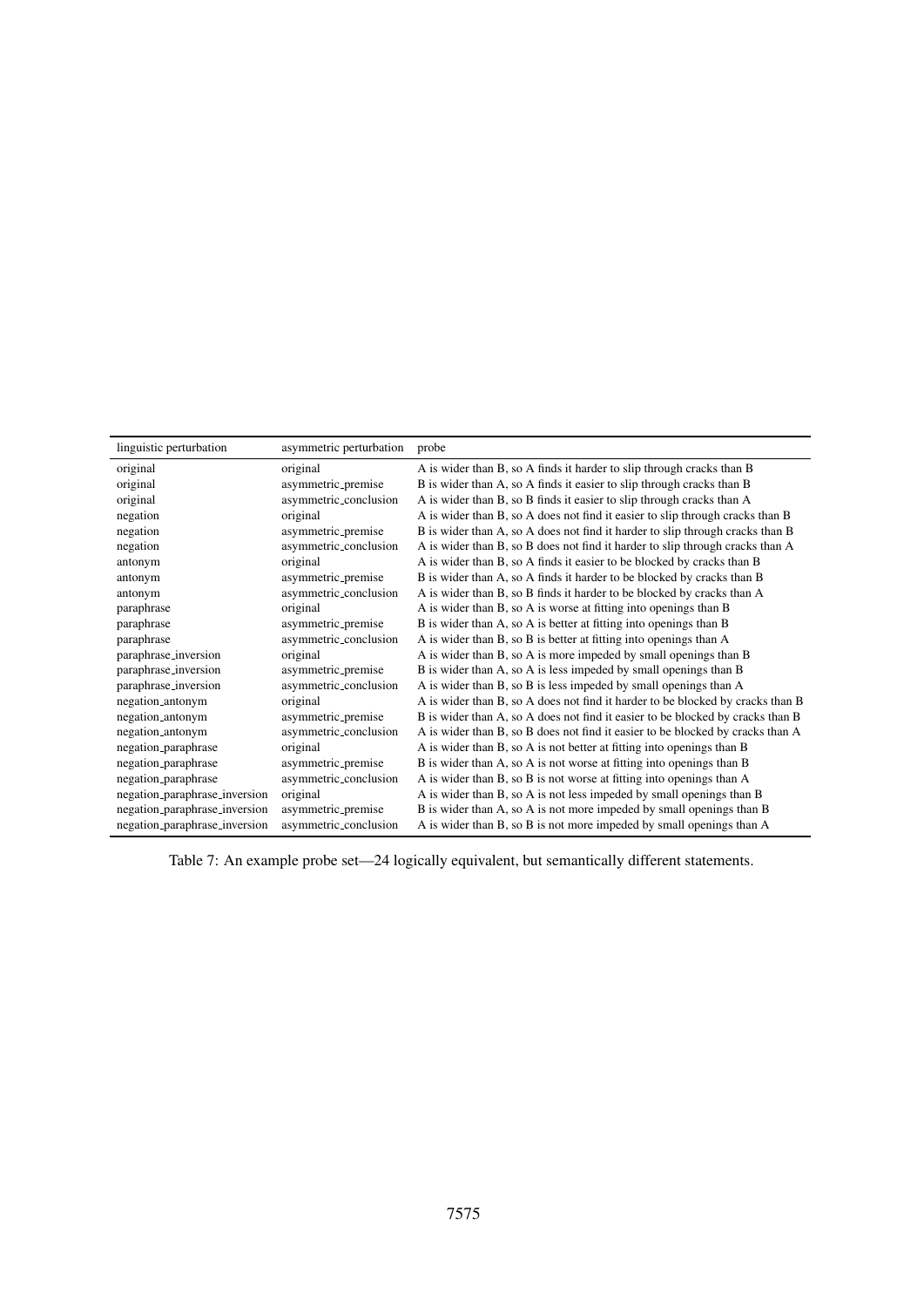<span id="page-16-0"></span>

| Instructions<br>Shortcuts   Which of the statements follow commonsense?                                                      |                                                   | ۵      |
|------------------------------------------------------------------------------------------------------------------------------|---------------------------------------------------|--------|
|                                                                                                                              | Select an option                                  |        |
| Given two statements, decide which of the conclusion is logical. DON'T WORRY too much about edge-cases, just worry about "in | Statement 1 follows commonsense more              |        |
| general" which statement best fits logic and commonsense.                                                                    | Statement 2 follows commonsense more <sup>2</sup> |        |
| Please see the Instructions (button on the left) with more examples. Responses will be assessed for quality.                 |                                                   |        |
| Example that follows commonsense (for more please click on Instructions on the left):                                        |                                                   |        |
| B pushes another person's head while A does not, so B is more aggressive than A.                                             |                                                   |        |
| Example that does NOT follow commonsense (for more please click on Instructions on the left):                                |                                                   |        |
| A pushes another person's head while B does not, so B is more aggressive than A                                              |                                                   |        |
|                                                                                                                              |                                                   |        |
| Sentences for you to decide:                                                                                                 |                                                   |        |
| Statement 1: A is a lion, B is a deer, so A is more likely to father some cubs than B                                        |                                                   |        |
|                                                                                                                              |                                                   | Submit |

Figure 8: AMT annotation user interface for human verification on collected set.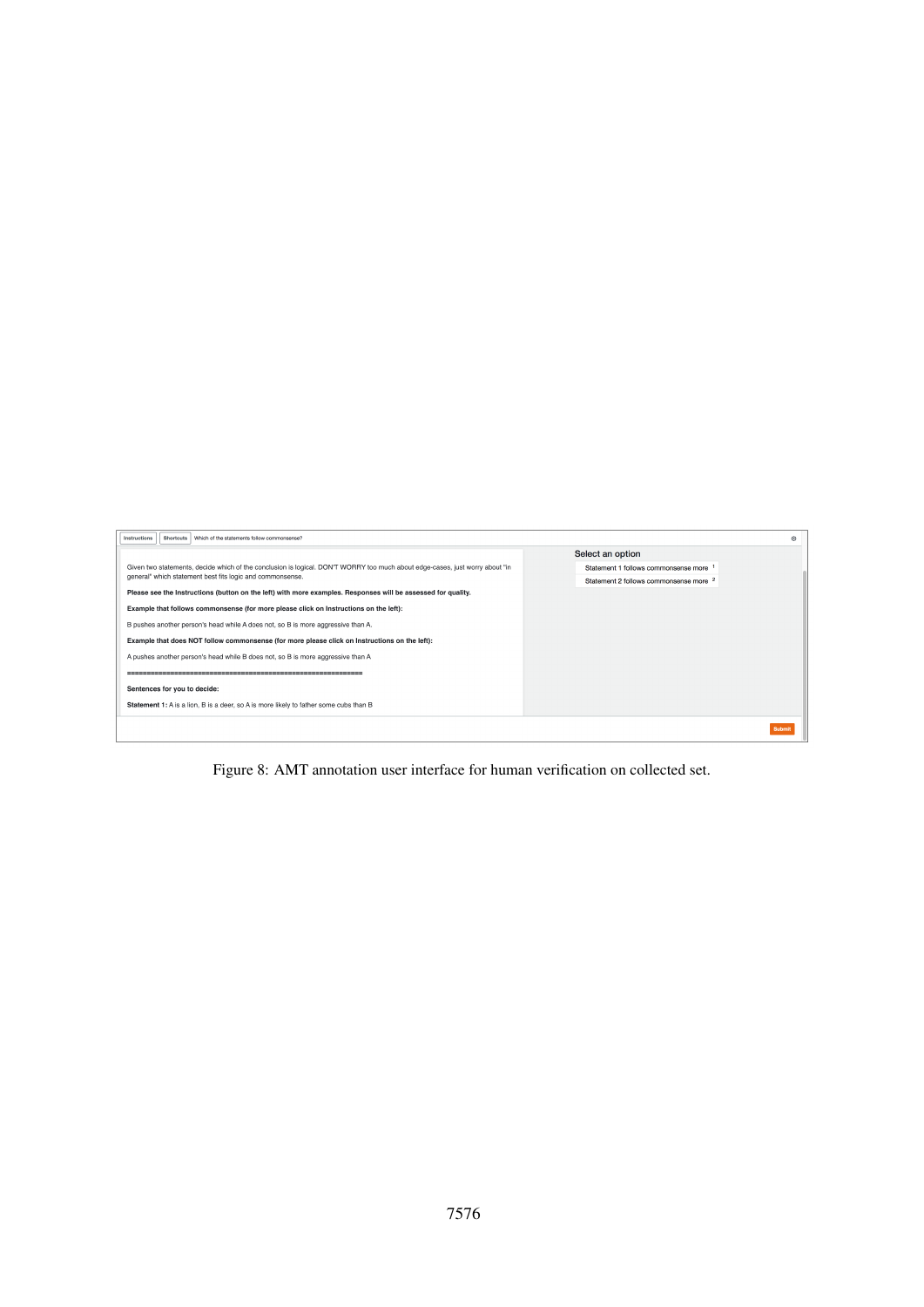<span id="page-17-0"></span>

| template | probe                                                                                                   |
|----------|---------------------------------------------------------------------------------------------------------|
| 1        | A is made out of glass and B is made out of stone, so A is more transparent than B                      |
| 1        | A is made out of cotton and B is made out of glass, so A is less sharp than B                           |
| 1        | A is made out of concrete and B is made out of paper, so A should be more heavy than B                  |
| 1        | A is made out of metal and B is made out of rubber, so A should float worse than B                      |
| 1        | A is made out of glass and B is made out of copper, so A is more fragile than B                         |
| 1        | A is made out of steel and B is made out of wool, so A is less soft than B                              |
|          |                                                                                                         |
| 1        | A is made out of wood and B is made out of glass, so A is more combustible than B                       |
| 1        | A is made out of sponge and B is made out of nylon, so A is worse for water resistance than B           |
| 1        | A is made out of copper and B is made out of concrete, so A is more ductile than B                      |
| 1        | A is made out of metal and B is made out of cloth, so A is less foldable than B                         |
| 1        | A is made out of chocolate and B is made out of metal, so A is harder to keep frozen than B             |
| 1        | A is made out of metal and B is made out of dirt, so A is a better electrical conductor than B          |
| 1        | A is made out of stone and B is made out of helium, so A has a harder time flying than B                |
| 1        | A is made out of honey and B is made out of water, so A is more viscous than B                          |
| 1        | A is made out of titanium and B is made out of rubber, so A is less elastic than B                      |
| 1        | A is made out of water and B is made out of methane, so A is more safe to store than B                  |
| 1        | A is made out of mercury and B is made out of oxygen, so A is worse for your health to consume than B   |
| 1        | A is made out of wood and B is made out of fur, so A will more easily expand when heated than B         |
| 1        | A is made out of concrete and B is made out of wood, so A is less penetrable than B                     |
| 1        | A is made out of glass and B is made out of tar, so A will reflect light better than B                  |
| 3        | A makes the varsity team while B does not, so A is more skilled than B                                  |
| 3        | A is going to perform for people while B is not, so A finds it harder to be relaxed than B              |
| 3        | A won the competition while B did not, so A finds it easier to be happy than B                          |
| 4        | A is able to concentrate more than B, so A finds it easier to be productive than B                      |
| 3        | A bullies people while B does not, so A is less kind than B                                             |
| 2        | A is B's boss, so A commands more respect than B                                                        |
| 4        | A has more work than B, so A finds it harder to be at ease than B                                       |
| 2        | A has a crush on B, so A finds it harder to be relaxed around B                                         |
| 4        | A has more dedication than B, so A will have a harder time failing than B                               |
| 2        | A is B's parent, so A initially takes more care of B                                                    |
| 2        | A is B's doctor, so A takes more care of B                                                              |
| 2        | A hurt B's feelings, so A must be more insensitive than B                                               |
| 2        | A is B's priest, so A spends less time sinning than B                                                   |
| 2        | A is B's lawyer, so A is less ignorant of the law than B                                                |
| 4        | A has a lot less money than B, so A is less financially secure than B                                   |
| 4        | A watches more tv shows than B, so A is more capable of understanding pop-culture references than B     |
| 2        | A always loses to B in tennis, so A is a less proficient tennis player than B                           |
| 2        | A makes B late, so A has less reason to be annoyed at B                                                 |
| 4        | A is a better friend than B, so A is more thoughtful than B                                             |
| 2        | A is B's teacher, so A should be more informed than B                                                   |
| 4        | A is smaller than B, so A is easier to put into a box than B                                            |
| 4        | A is heavier than B, so A is better at sinking than B                                                   |
| 4        | A is denser than B, so A should withstand piercing more easily than B                                   |
| 4        | A is wider than B, so A finds it harder to slip through cracks than B                                   |
| 4        | A is hotter than B, so A should be easier to melt than B                                                |
| 4        | A is more elastic than B, so A should bounce better than B                                              |
| 4        | A is tougher than B, so A is harder to rip apart than B                                                 |
| 4        | A is harder than B, so A is less comfortable than B                                                     |
| 4        | A is taller than B, so A will cast a more lengthy shadow than B                                         |
| 4        | A is lighter than B, so A finds it harder to support weight than B                                      |
| 4        | A has less momentum than B, so A has a worse ability to damage on impact than B                         |
| 4        | A is more luminous than B, so A is more dangerous to look at than B                                     |
| 4        | A is more soluble than B, so A is harder to discern in water than B                                     |
| 4        | A is more pungent than B, so A is easier to detect than B                                               |
| 4        | A is smaller than B, so A finds it harder to displace liquid in a tub than B                            |
| 4        | A is shorter than B, so A is worse for keeping things out of reach than B                               |
| 4        | A is larger than B, so A is more difficult to carry than B                                              |
| 4        | A is more taut than B, so A is worse at withstanding additional force than B                            |
| 4        | A is much hotter than B, so A will be more $\frac{1}{2}$ and the past $\frac{1}{2}$ to hold onto than B |
| 4        | A is more magnetic than B, so A is harder to separate from another magnet than B                        |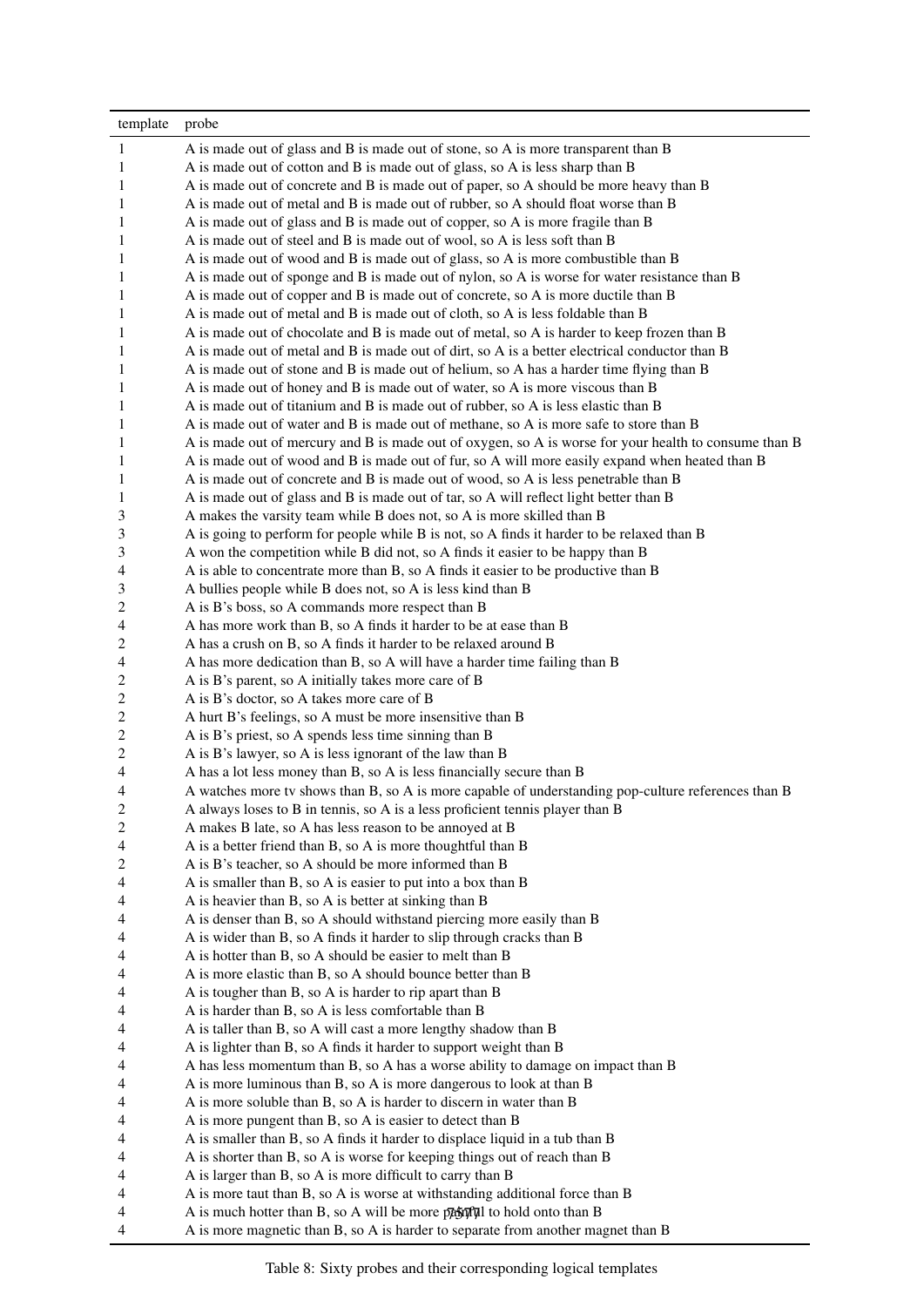|               |                        | <b>BERT-base</b> |          |           | <b>BERT-large</b> |          |           |
|---------------|------------------------|------------------|----------|-----------|-------------------|----------|-----------|
|               |                        | Easy Set         | Hard Set | Joint Set | Easy Set          | Hard Set | Joint Set |
| Zero-shot     |                        | 49.32            | 49.7     | 49.56     | 49.15             | 49.35    | 49.27     |
|               | 10%                    | 56.38            | 49.85    | 52.37     | 63.08             | 50.18    | 55.16     |
|               | 20%                    | 59.3             | 50.5     | 53.89     | 65.64             | 50.37    | 56.26     |
| Low resource  | 30%                    | 55.09            | 50.22    | 52.1      | 65.3              | 50.27    | 56.07     |
|               | 50%                    | 60.62            | 50.33    | 54.3      | 63.48             | 50.25    | 55.35     |
| Full resource | with 1 novel entity    | 54.26            | 50.5     | 51.95     | 61.02             | 49.46    | 53.97     |
|               | with 5 novel entities  | 64.48            | 50.58    | 55.94     | 69.92             | 49.72    | 57.51     |
|               | with 10 novel entities | 82.58            | 51.18    | 63.3      | 85.93             | 50.64    | 64.74     |
| 100k          |                        | 45.4             | 50.09    | 46.03     | 46.14             | 50.93    | 47.02     |

|               |                        | RoBERTa-base |          |           | RoBERTa-large |          |           |
|---------------|------------------------|--------------|----------|-----------|---------------|----------|-----------|
|               |                        | Easy Set     | Hard Set | Joint Set | Easy Set      | Hard Set | Joint Set |
| Zero-shot     |                        | 53.6         | 49.39    | 55.32     | 51.81         | 49.69    | 58.79     |
| Low resource  | 10%                    | 59.08        | 49.36    | 53.1      | 59.93         | 50.65    | 54.23     |
|               | 20%                    | 60.53        | 49.41    | 53.7      | 64.31         | 50.31    | 55.71     |
|               | 30%                    | 60.79        | 49.93    | 54.21     | 65.47         | 50.95    | 56.55     |
|               | 50%                    | 64.11        | 49.4     | 55.07     | 75.88         | 52.58    | 61.57     |
| Full resource | with 1 novel entity    | 64.24        | 49.89    | 55.43     | 79.1          | 52.84    | 62.97     |
|               | with 5 novel entities  | 82.32        | 49.93    | 62.43     | 87.03         | 51.69    | 65.32     |
|               | with 10 novel entities | 85.63        | 50.64    | 64.14     | 84.74         | 51.08    | 64.07     |
| 100k          |                        | 72.35        | 50.02    | 70.06     | 78.13         | 53.92    | 73.71     |

|               |                        |          | GPT <sub>2</sub> |       |
|---------------|------------------------|----------|------------------|-------|
|               | Easy Set               | Hard Set | Joint Set        |       |
| Zero-shot     |                        | 51.27    | 49.6             | 50.1  |
|               | 10%                    | 50.57    | 49.91            | 50.29 |
|               | 20%                    | 48.22    | 49.33            | 49.01 |
| Low resource  | 30%                    | 48.18    | 49.2             | 48.97 |
|               | 50%                    | 50.44    | 49.87            | 49.96 |
| Full resource | with 1 novel entity    | 55.95    | 49.34            | 52.16 |
|               | with 5 novel entities  | 66.3     | 49.53            | 55.98 |
|               | with 10 novel entities | 71.6     | 49.91            | 58.25 |
|               | 100k                   | 32.94    | 49.16            | 35.21 |